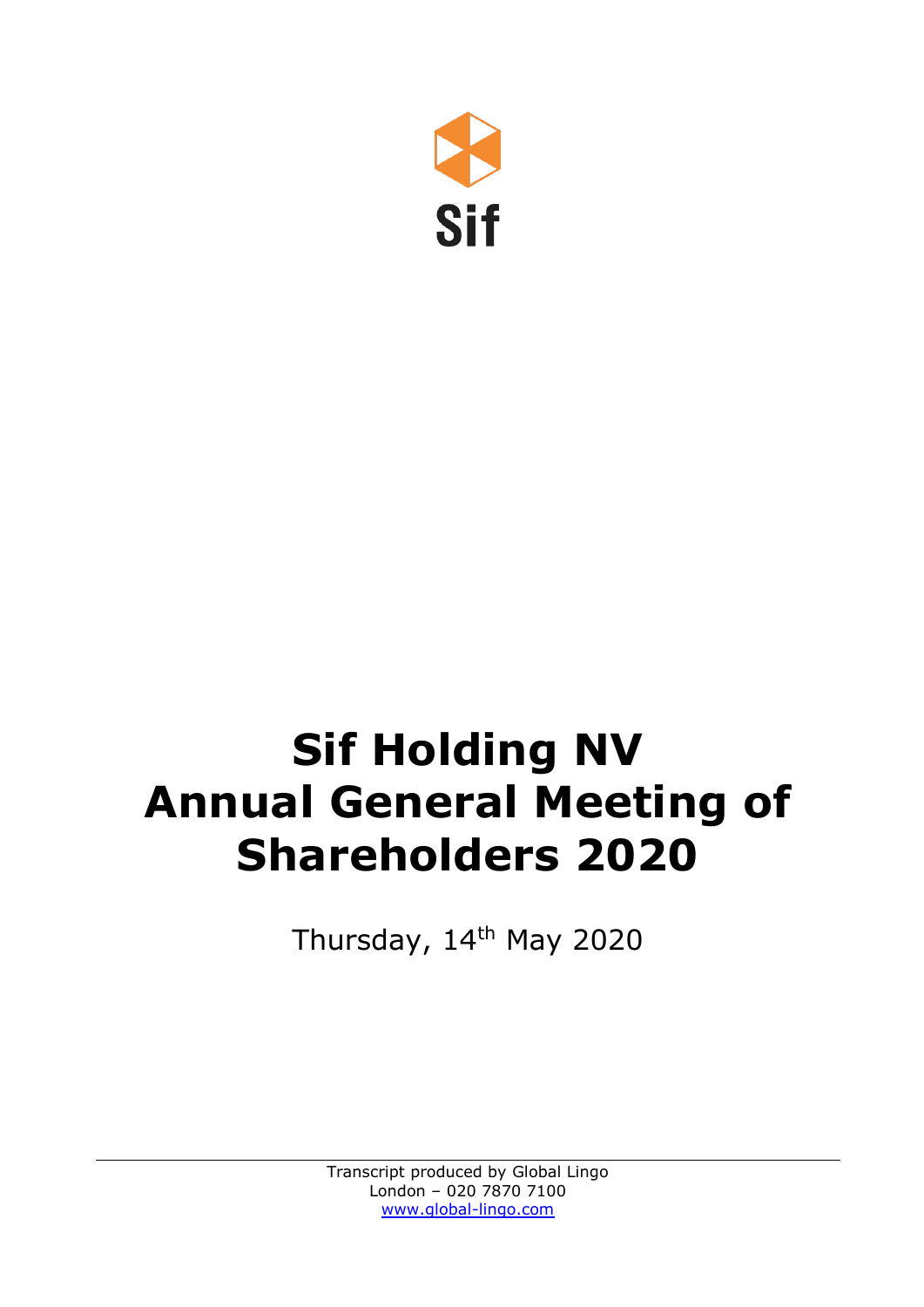## **Sif Holding NV Annual General Meeting of Shareholders 2020**

**Operator:** Hello and welcome to Sif Holding NV Annual General Meeting of Shareholders 2020. My name is José and I will be your coordinator for today's event. Please note, this conference is being recorded and for the duration of the call, your lines will be on listen-only. However, you will have the opportunity to ask questions throughout the call. This can be done by pressing star one on your telephone keypad to register your question. If you require assistance at any point, please press star zero and you will be connected to an operator. I will now hand you over to your host, André Goedée, to begin today's conference. Thank you.

**André Goedée:** Alright, thank you José, good morning to everyone listening in on this call and welcome to this Annual General Meeting of Shareholders of Sif Holding NV. I am André Goedée and as the Chair of the Supervisory Board of Sif Holding NV, I will be chairing this meeting.

We are living in unprecedented times and I sincerely hope that you and all those who are dear to you are able to stay safe and well. We are holding this meeting largely virtual to protect your safety. Alongside myself, this meeting is physically attended by the CEO of Sif Holding NV, Fred van Beers; the CFO, Leon Verweij and the Secretary, Fons van Lith and the Member of the Board, Peter Gerretse. The Chair of the Works Council, Wouter Nadorp is listening in, in this call.

We are at the office of Sif Holding at Mijnheerkensweg in Roermond and the auditor, Mark-Jan Moolenaar of EY and vote collector, Jeti Tukker of Houthoff Lawyers dialled in on the conference call for this meeting and we will hear Mark-Jan Moolenaar later on, when we reach agenda item number three.

I shall be chairing this meeting in accordance with article 26 of the articles of association of Sif Holding NV and I hereby request Fons van Lith to act as the secretary of this meeting and take minutes of the proceedings and resolutions adopted at the meeting. You're okay, Fons?

### **Fons van Lith:** Yeah.

**André Goedée:** For the purpose – purposes of an orderly meeting, I hereby advise you that the meeting was announced and those entitled to attend the meeting were called to the meeting by means of a publication posted on the Sif website on  $1<sup>st</sup>$  April 2020. All those entitled to attend the meeting were invited and encouraged to vote by proxy, raise questions prior to the meeting and to follow the meeting via a webcast conference call. Bearing in mind the announcement on emergency legislation by the government, Sif has decided to limit the number of persons physically attending this meeting. Therefore, Caroline van den Bosch, Peter Visser and Peter Wit, members of the supervisory board, will take part in this meeting by telephone.

Peter Gerretse, who is present here physically, is the Chair of the remuneration committee of the supervisory board and will give an explanation of agenda item 3E, the remuneration report and agenda item seven, the remuneration policy. A total of 25,501,356 shares were outstanding on the date of the convocation of this meeting, the same number as it is today. All these shares are listed shares. No shareholders or their proxies have registered for this meeting, Stichting Rechtsbescherming Beleggers and VEB have indicated their interest in live participation in the meeting and have dialled in on the conference call and we will hear them, probably, later.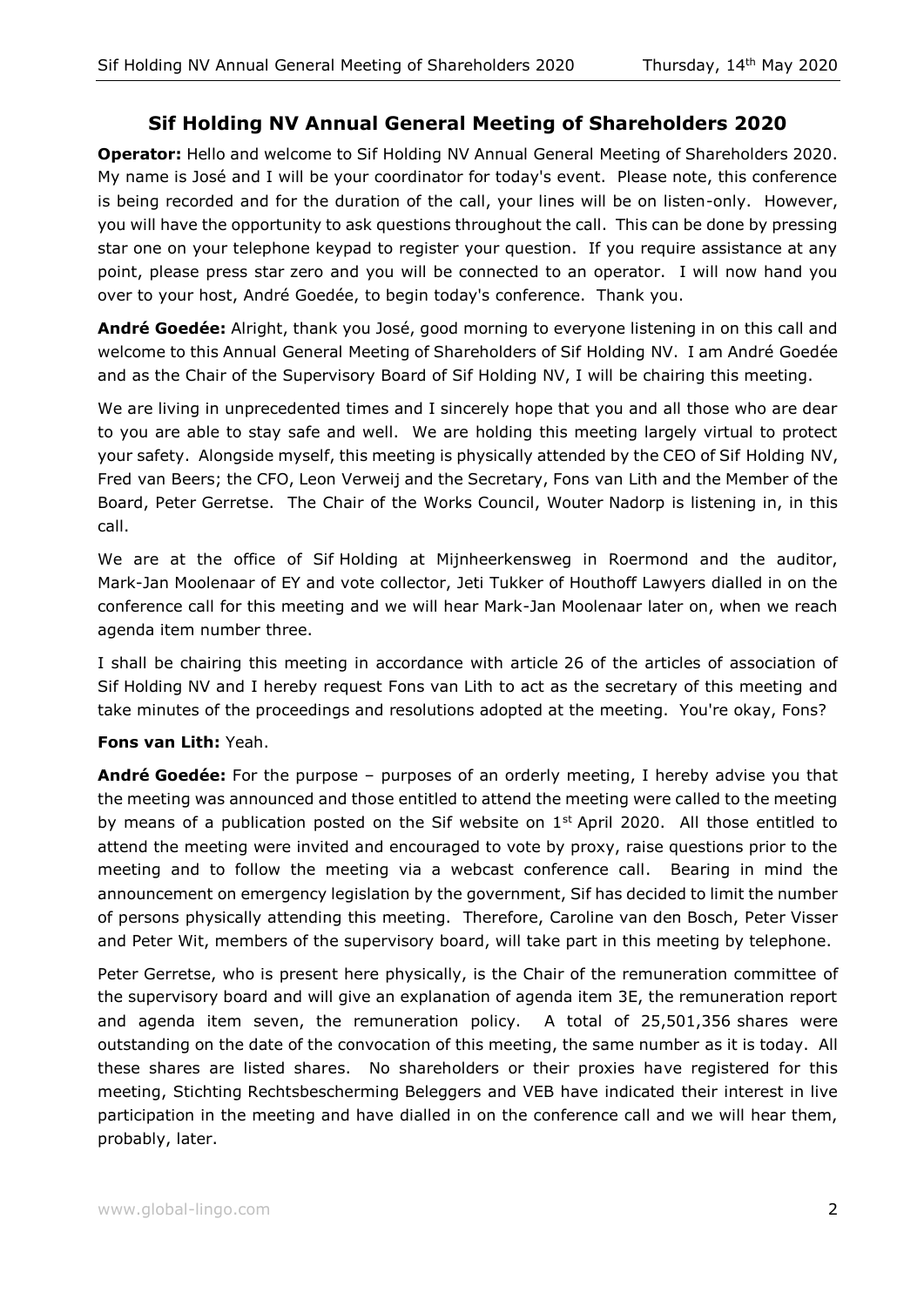18,875,564 votes have been cast by proxy via the ABN AMRO securities portal, equivalent to 74.02% of the total outstanding share capital. We will state the number of votes cast on each item, together with the numbers of votes in favour or against and the number of abstentions. There will be an opportunity for questions and answers on each agenda item.

The operator will indicate who can address the meeting or ask a question. Once the question and answer session has been completed, I shall assess whether the agenda item has been adopted or not. For the record, I wish to emphasise that the meeting will vote and decide on all agenda items on the basis of the agenda item and the explanation of the item included in the notice convening the meeting, which has been posted on the company website. These documents are guiding for the content and the purport of the resolution put to the vote. As stated above, this meeting is being broadcast via audio webcast. A transcript of the meeting will be available on the company website within 72 hours after the close of this meeting. We will endeavour to publish the minutes of the meeting for the Sif website within four weeks of today. The decisions reached during the meeting will be communicated immediately after the close of the meeting and a press release and an announcement on the Sif Holding NV website.

We can now move on to item two on today's agenda, the announcements. Sif Holding NV published a trading update on the first quarter of 2020 this morning. You may have already seen this. The update has also been posted on the Sif website. The CEO, Fred van Beers and the CFO, Leon Verweij, will give a brief explanation on the Q1 update in their presentation, under item three of the agenda. The slides used by Fred van Beers and Leon Verweij will be posted on the Sif website shortly after the close of the meeting. We will now move on to item three of the agenda.

This is the annual report and financial statements 2019. 3A is the executive board presentation, 3B is the supervisory board report, 3C deals with the corporate governance report and 3D, the profit appropriation. Agenda item 3A to D inclusive will be dealt with jointly. The annual report 2019, of which the financial statements 2019 are part, was published on the Sif website on 13<sup>th</sup> March 2020 and made available for inspection at the office of Sif Holding, Roermond, on the same date. The CEO, Fred van Beers and CFO, Leon Verweij will take you through the highlights of 2019. The financial impact of these and the statement of profit and loss and the statement of financial position will be discussed later, when you are asked to adopt the financial statements 2019. Fred van Beers and Leon Verweij will also give an explanation of developments in the first month of 2020. There will then be time for questions. The report of the supervisory board, the corporate governance report and the appropriation of profit 2019 will be addressed, although those will not be voted on and I now hand over to Fred and Leon for the management presentations.

Fred?

### **Fred van Beers:** Thank you André.

So, good morning, my name is Fred van Beers and once every year we host our shareholders for the Annual General Meeting. It is a moment to explain how we are doing and what can be expected, both short term and longer term. We always appreciate the discussions and the personal contact at these meetings and we sincerely hope that, next year, we are back to a kind of normal. Meanwhile, we will give our best effort to achieve an equal level of explanation, elaboration and discussions in this webcast presentation.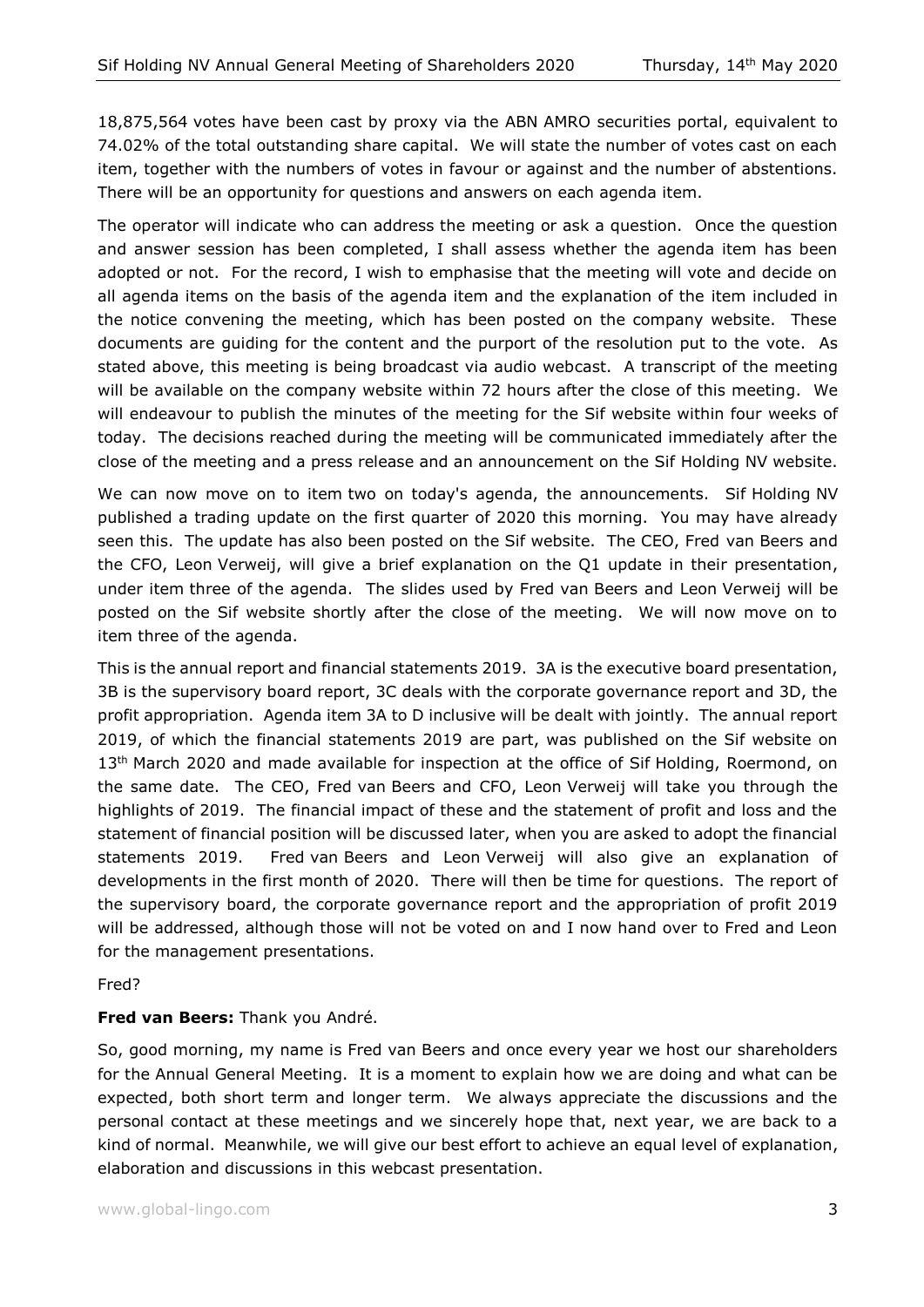You will have an opportunity to raise questions after I've finished my presentation and I'd now like to turn to slide two.

In this presentation I will briefly touch upon the impact of COVID-19 on our business. Subsequently, I will talk about our strategy and our performance in 2019, to end with some remarks on the progress we made in the first quarter of this year. Our CFO, Leon Verweij, will join me in explaining how this all works out in our numbers.

Let me start with a brief explanation on the impact of COVID on our business and how we try to prevent distribution of the virus amongst our employees and business partners. Let's move on to three.

Most important is that our employees and business partners stay safe and healthy. So far, we have managed to safeguard this. The crisis team at Sif, under my chair, meets twice a week via a Teams call. In every call, we calibrate the measures we have taken and discuss the necessity of redirections. On the slide, you see some examples of our current measures. Until now, we have not experienced any delays in supplies, nor in deliveries and payments. We had to adjust our working processes, which caused some inefficiencies during the last weeks of the first quarter, as you may have seen in our release this morning. We also had a higher absenteeism due to leave of employees living abroad and to the higher illness leave. This relates to uncertainty with employees and precautionary measures by us, as management, at the outbreak of the crisis and the implementation of the lockdown in the Netherlands.

With these remarks in mind, I turn to the more regular business items, starting with our strategy on slide four. Becoming a total solution provider is our mid-term goal. This is based on building design engineering skills, expanding our involvement in secondary steel and offering marshalling services. We explained in our interim 2019 results webcast that DEME is our first client for these services. During the period October 2019 till June 2020, DEME uses our facilities for onshore preparation of their offshore installation activities. This involves Sif labour and logistics equipment and use of our land. Today, we have announced a second contract of this kind, even bigger, for the period 2021–2023. Siemens Gamesa will use our location as a marshalling hub for their Hollandse Kust Zuid contract. For 2019, this new business resulted in approximately  $\epsilon$ 2.5 million in revenues and a healthy operating result of some 10%.

In 2019, we also completed our €6 million investment in two additional coating halls in time and budget. This addition to our coating capacity was necessary in the light of increasing coating requirements by our clients. Continuing increasing dimensions of the monopiles is a second reason. I will elaborate on this increase of dimensions a bit more on slide five. Let's move on to the next slide.

On this slide, we give an overview of foundation types used in the offshore wind industry over time. Monopiles still account for at least 80% of all foundations applied. Gravity-based foundations and jacket foundations are applied on rocky seabeds, where monopiles are no option, although the Saint Nazaire experience with drilling holes in rocky seabeds now put in practice by DEME is followed with high interest.

If we take a closer look at the monopile, then the development since the first application in 2002 is striking. The first monopiles Sif fabricated were for the Horns Rev project in 2002. The diameter was 4 metres and the length of the monopiles was 32 metres. They carried 2 megawatt turbines. At this moment, monopiles are designed to carry 12 megawatt turbines.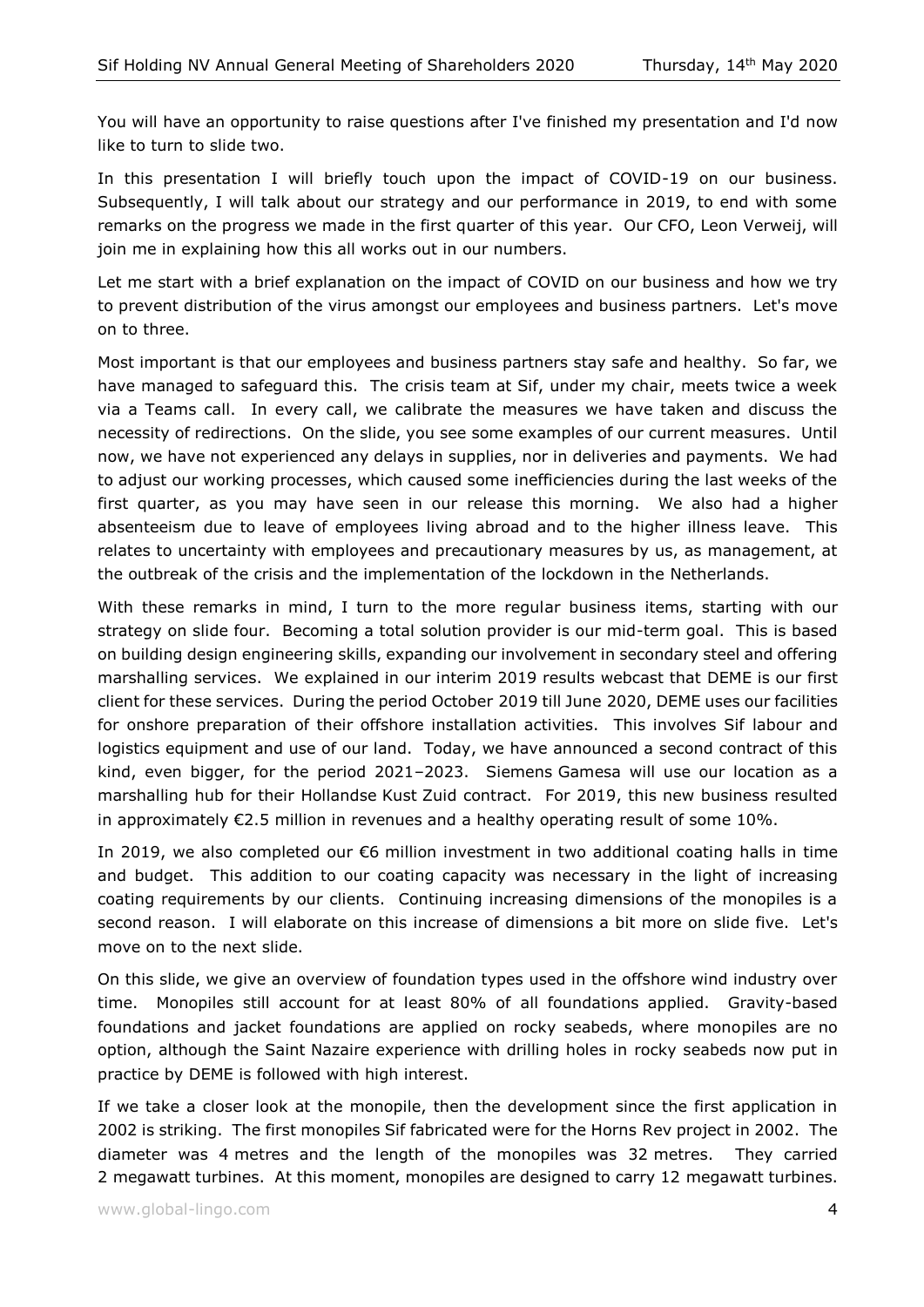Their lengths are 90 metres, with almost 9 metre diameters. Recently, Sif manufactured its 2,000<sup>th</sup> monopile. Our market share is approximately 40% of an installed base of over 5,000 units.

Projects with monopiles up till 10 metre diameter are manufactured, as we speak, by us. Last year, the issue of design frontiers has clearly become more prominent. So, to what extent can we increase the size of turbines and foundations within economically viable boundaries? And how far can we minimise the amount of steel used by decreasing the wall thickness? All this in an attempt to minimise costs and to facilitate offshore handling of monopiles and transition pieces. Let me elaborate on all these questions on the next slide.

The offshore wind industry, by absence of standards, has applied the engineering assumptions of the more matured offshore oil and gas industry. With the increase of diameters and length, the industry has become more interested in savings on steel and implicitly, expenses. An option is the decrease of wall thickness. To a certain extent, that is possible without impacting working methods to mitigate the effects and risks of deformation.

The above picture illustrates what happens when decreasing wall thickness beyond certain limits without adjusting the manufacturing process. The tubular can loses its form and becomes an oval. Without adjustments in the production process like, for example, additional supports during section building and additional strengthening of the tag welding procedures, the impact on production time, flow and cost is major. We have already invested in diameter-over-wall-thickness-related adjustments and working processes in the last years but at a certain moment, the savings on steel will be outweighed by costs of additional handling and investments. So, let me give you our vision on the market and turn to slide seven.

As we explained on previous occasions, the increase in growth expectations of offshore wind is becoming more of a pattern. According to WindEurope, Europe added 3.6 gigawatts offshore capacity to the grid in 2019, or, in other terms, 502 turbines in ten wind farms. This brings the total installed capacity in Europe to 22 gigawatts, or just over 5,000 turbines across 12 countries. Over the past two decades, the European wind industry has matured. It's our belief that this will result in better project controls, better planning and less volatility in the supply chain in a maturing European market.

For the period until 2027, expectations remain strong, with an expected average annual grid connection of 4.9 gigawatts in Europe and – or 8.7 gigawatts globally. The main market remains Europe but 2019 has demonstrated that countries like Japan, Taiwan and the US are gradually maturing their plans, or converting ambitions into projects.

Please turn to slide eight now. As stated, Sif manufactured its 2,000 monopile. Total for Europe until 2019 was a little over 5,000; this gives Sif a market share of, I've said before, 40%. Other manufacturers include EEW and Steelwind from Germany, with market shares of close to 40% and close to 20% respectively. In addition, we see Bladt and Haizea as less structural suppliers, so they may take a bit of a share from year to year.

Let's turn to slide nine. On this picture you see some of our 2019 investments. They include two additional coating halls, under number one; 20 hectares of land lease under two and a test turbine for General Electric, which is number three. The last investment was done by Twin Park Sif BV, a 60% subsidiary of Sif Holding NV. This subsidiary is consolidated in Sif's numbers, I'll come back on later.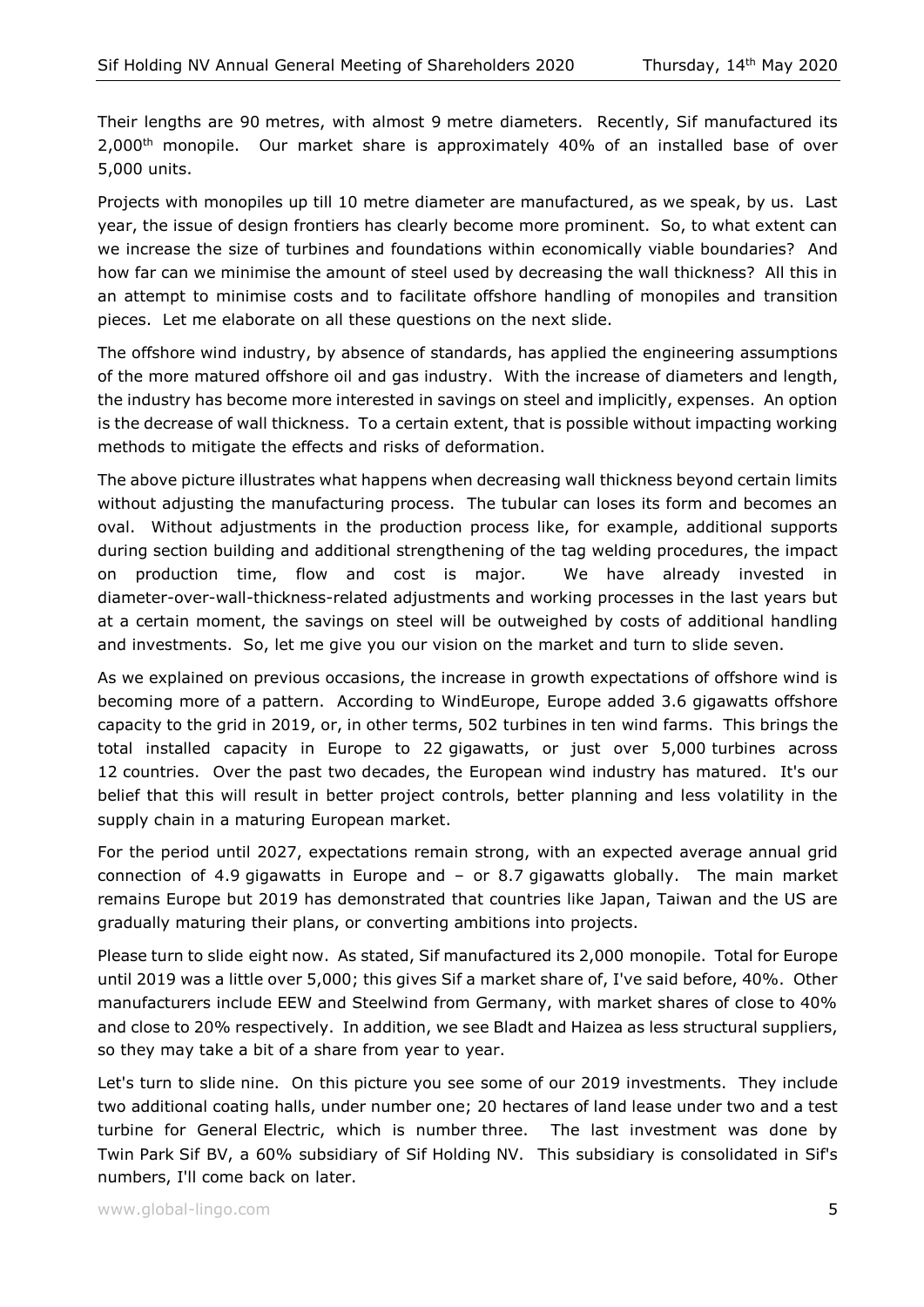Let's move on, to turn to slide number ten. People make the difference, so also in Sif they make the difference, like in any other company. Let me elaborate on a few changes made in our organisation, before going into the 2019 business highlights. During 2019, the management team was strengthened by Frank Kevenaar as the new COO. Frank has, in the mean time, reorganised his organisation and took some tough decisions on the staffing of his operational team in order to get the right balance between technical, operational and people skills on critical positions in his team.

As people management and development of people skills are so critical, we are pleased that Jolanda Griffioen joined the management team as HR Director. She started in January with the task to help develop general HR support services and leadership skills in all layers of the organisation. Although people's health and safety is high on the agenda, the actual health and safety performance has been too low for too long. For this reason, we decided to invest in a dedicated HSE manager, reporting directly to me, to lead the team, separate from the Quality team. The new Quality team manager has been given the task to not only focus on the traditional rolling and welding processes but to also ensure a holistic approach on quality on all integrated processes and products in Sif.

Joost Heemskerk will be the Head of Sales from  $1<sup>st</sup>$  June 2020 onwards, replacing Michel Kurstjens, who will fully focus, from that moment on, on market and product development, which is a function becoming more and more important, given the rapid scale of developments in the offshore wind market.

Finally, I would like to highlight the importance of a good cooperation with the works council. In 2019, a new team was elected under the chair of Wouter Nadorp. By putting the right balance between challenging the management and supporting decisions made by the management, I believe the works council of Sif does definitely prove its value for the company and we're pretty pleased with that.

Let's move on to the next slide. In 2019 we produced 185 kilotons, which is the equivalent of 190 monopiles and 130 transition pieces, against 138 kilotons in 2018. In the first three months, we mainly manufactured for Borssele 3+4, the project that slipped into 2019 following late steel availability and low waters in rivers, which slowed down the delivery of steel plates to Roermond and transportation of cans from Roermond to Rotterdam. This impacted also the activities for Q2 and to a lesser extent, Q3. Projects came under time pressure and we had to adjust production sequences to avoid liquidated damages on projects that shifted as a consequence of the Borssele 3+4 delay. Only in Q4 we regained better control and operational efficiency improved consequently. The start up of new projects and completion of ongoing projects have their own dynamic, also, in terms of profit and loss and cash flow. We will explain more on that later on.

In Q2, we started Seamade, Borssele 1+2 and Triton Knoll and the financial dynamics of this peak of start-up projects is reflected in the first half year results and cash flow.

Let's move on to slide 11. As far as new projects are concerned, we won Hollandse Kust Zuid 1– 4, which is 140 monopiles, or the equivalent or 136 kilotons. Saint Nazaire was booked, 80 monopiles; Akita-Noshiro, 25–30 kilotons; Saint Nazaire was 77 kilotons and we had a Borssele 5 project, which consists of two innovative monopiles.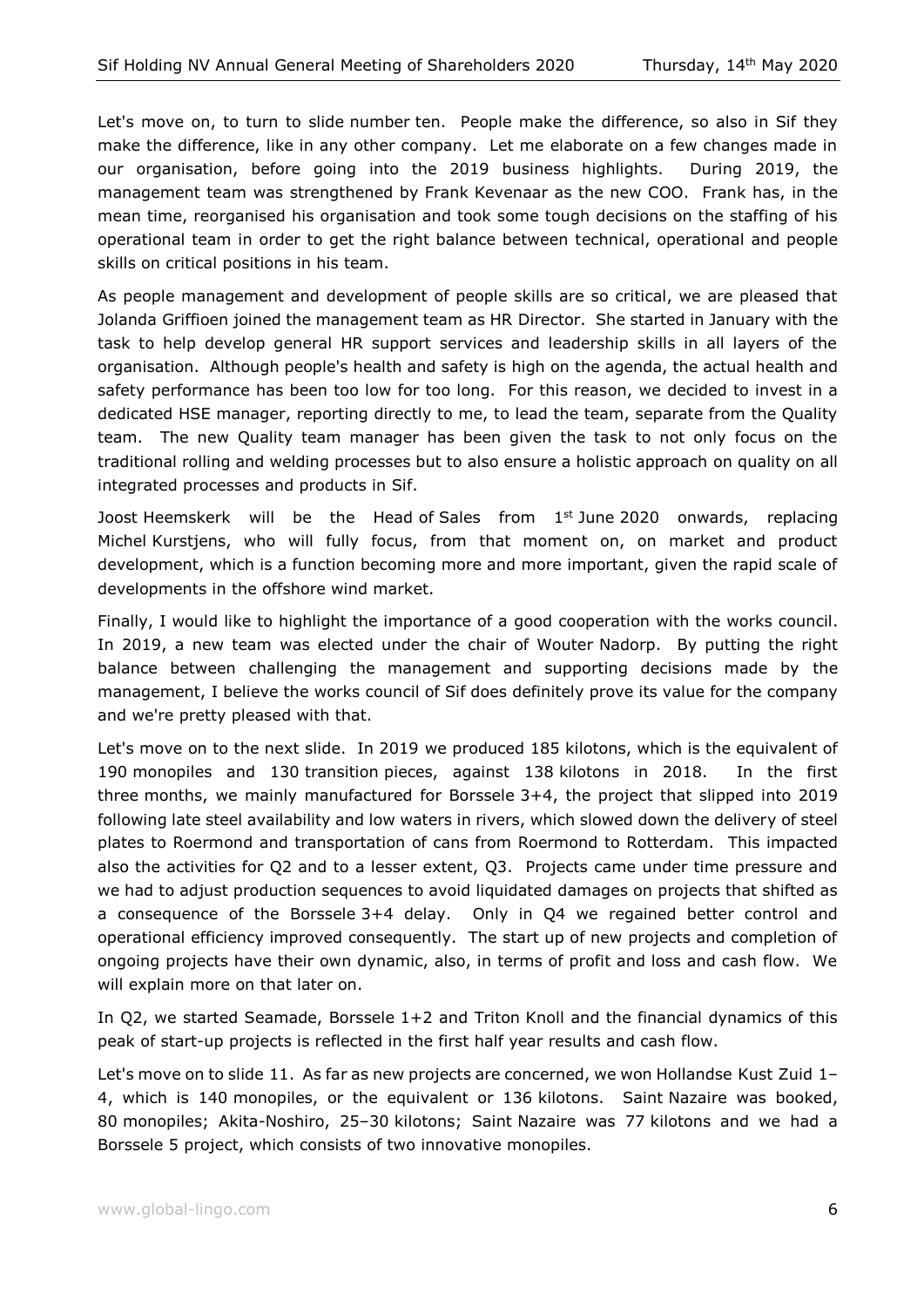Based on the current sentiment in the global oil and gas market, we expect the production in 2020 to end in line with the current order book, which is 170 kilotons. For the period 2021 and later, we included an undisclosed project, only recently, where we are in exclusive negotiations with the client for a total of 130 kilotons and this would bring our order book for that period to 230 kilotons.

We move on to slide 12, which is my last slide. So, before I hand over to our CFO, Leon, for the financial implications, let me elaborate on the non-financial performance of the company, although I see it as an integrated accountability. We realised an improvement on our total CO<sub>2</sub> emissions. These emissions per kiloton decreased from 42.5 tons in 2018 to 23.7 tons in 2019. The 12 megawatt windmill in Sif's plant in Rotterdam started production in December 2019. This will contribute to a further decrease of Sif's  $CO<sub>2</sub>$  footprint in the future, or even make it negative, or positive, whatever you want to call it.

Consumption of natural gas decreases to 82.5% of last year's consumption. Less positive were our safety statistics, with a total recorded injury frequency of 19.1 and lost time injury frequency of 2.39, we were not only higher than in 2018 but we were also far off our own targets. As said before, we have taken measures for improvement and we are happy to see the statistics have improved since last quarter 2019.

So, let's please turn now to slide 13 and Leon, I hand over to you.

**Leon Verweij:** Thank you Fred. Let me kick off with some information on numbers of employees. The flexibility to adjust expenses to our workload is mainly in labour cost. This can be observed in 2018 numbers, when the amount of flexible workers was relatively low, with 41% compared to 51% in 2019. It also impacted the support staff factory floor comparison. The flexibility is mainly in the factory floor workers, with 77% in 2019 compared to 75% in 2018.

Turning to the next slide, I will explain how this worked out in our numbers. Discussing the business in 2019 and the results, we have seen a gradual recovery as the year progressed, especially during the final two or three months. Production planning normalised and project deliveries were within agreed timeframes. This, combined with certain projects reaching the loadout status and subsequent lowering of contingencies, resulted in an improved quarter, if compared with the first three quarters of the year. Production was at a similar level, with better production and cost control. Contribution per ton was high and came out at €548, compared to €538 in 2018. The net earnings were almost €8 million better than in 2018 but lower than we had expected at the start of 2019.

Given the CAPEX level of 2019, the investments foreseen for 2020 and the uncertainties the world is facing at the moment, the management decided it is diligent to decide to add the full net earnings to the reserves of the company, following a dividend payout in the loss-making 2018. This implies no net dividend for the 2019 book year.

And if we then turn to slide 15, we see the movement in contribution – EBITDA and contribution per ton. As from 2019, there are no more normalisations to EBITDA that relate to the IPO in 2016. The EBITDA effect of IFRS 16 is approximately  $\epsilon$ 4.3 million. The contribution per ton has increased since the end of 2017. Based on our order book and the market funnel, we assume that contribution per ton for 2020 should return to the low 600s.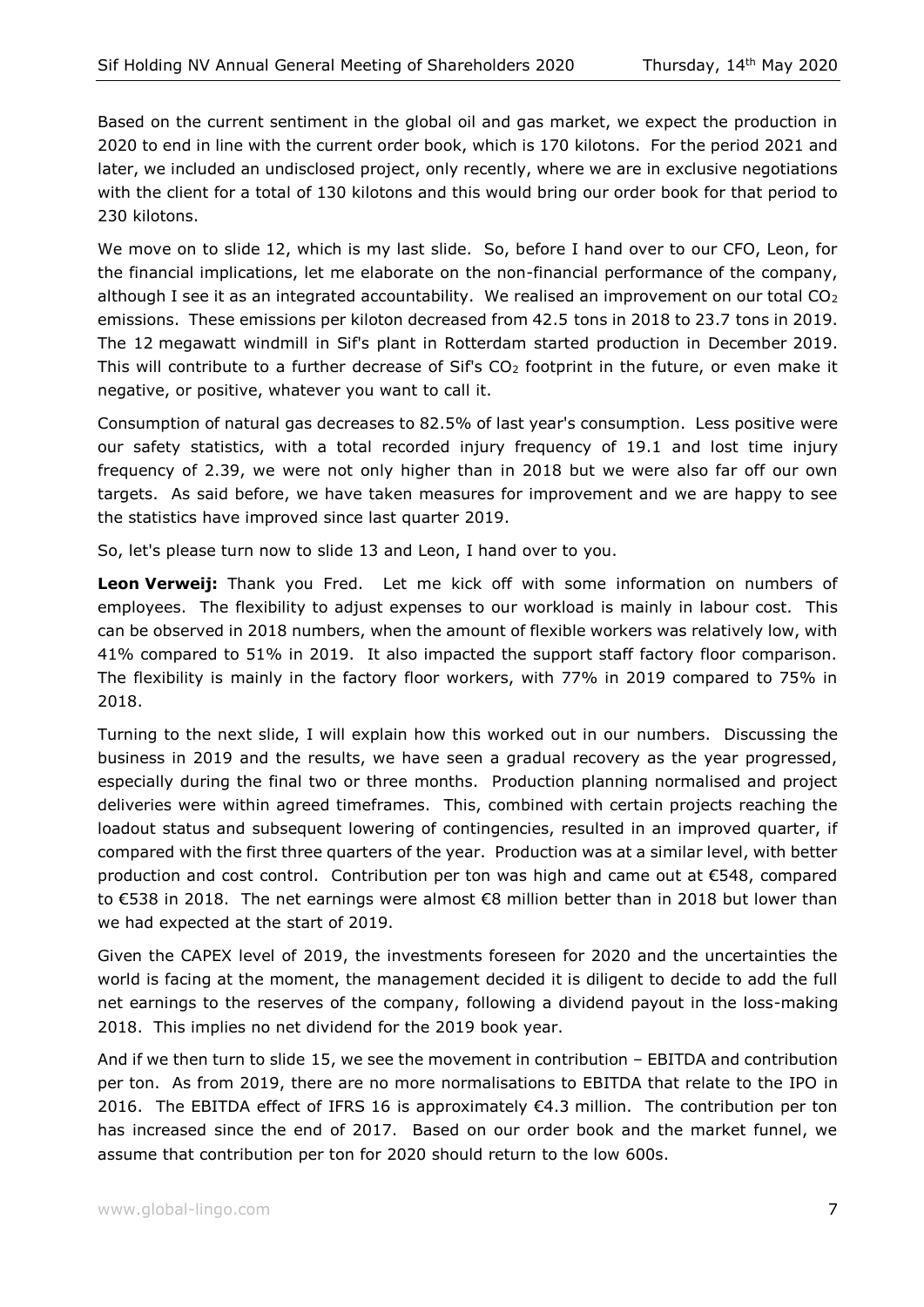On the next slide, you see our situation as far as our financing is concerned. We have renewed our banking arrangements early 2019, with a new expiry date:  $31<sup>st</sup>$  March 2022. With a €250 million guaranteed facility and a €100 million revolving credit facility, we are well set for the current and future financial and market environment. A look at our working capital requirement and net debt situation hereafter will demonstrate this. The graph explains how comfortable we are on covenants and if you studied our Q1 release of this morning, this feeling will be even stronger, given the net cash position of the company.

We did not succeed, in 2019, in realising the incentive on footprint targets but we are determined to succeed in 2020.

On the next slide, you see the development of working capital requirement and net debt over time. As said in earlier presentations, this is a snapshot situation, rather than an indication of structural working capital requirements. It also indicates that Sif has conservative financing and with a good year, combining with modest CAPEX only, can become a net debt-free company.

In 2019, we completed €6 million additional investments in coating facilities and approximately €9 million in production layout adjustments. €6 million relates to the investment in the consolidated subsidiary for the windmill at Maasvlakte, with a 12 megawatt Haliade.

Special attention is required for the additional land lease we did in Rotterdam. We had already leased 42 hectares and have added 20 hectares in 2019. Sometimes new accounting rules give us a better insight but we very much doubt if this is the case with the IFRS 16 adjustments and the impact of the presentation of effects of our land lease more in particular. We therefore have included a bridge in our annual report indicating the difference in reporting. In this graph on net debt, we have presented net debt on a pre-IFRS 16 basis. On the IFRS 16, the net debt amounts to €80 million.

Please turn to the next slide. Let us take a look at the update on Q1 we released this morning. With less production compared to the first quarter in 2019, we realised higher contribution. The relatively low production relates to the start-up of some new projects, Saint Nazaire and Akita-Noshiro more in particular. Productivity and results were impacted with this but also with higher absenteeism due to illness and uncertainty in March 2020. Nevertheless, contribution margins, with €594 per ton, were already close to the low 600s we guided for the full year 2020.

First quarter results and general market situation in oil and gas indicates an estimated total production of 170 kilotons for the full year. With contribution at low 600s per ton, EBITDA is expected to arrive at the same level as in 2019. Other ratios demonstrate the healthy cash position we are in. This is also reflected in covenant ratios of zero leverage and 44% solvency.

Please turn to the next slide. The order book for 2020 stood at 170 kilotons at the end of 2019. This implies that we have 135 kilotons in our books for the second, third and fourth quarter of this year. The 100 kilotons we have in our order book for 2021 and beyond is increased by the newly-won contracts and exclusive positions for the period 2021 and 2022. It now totals 230 kilotons. The market for the period 2021–2027 looks promising according to the industry analysis.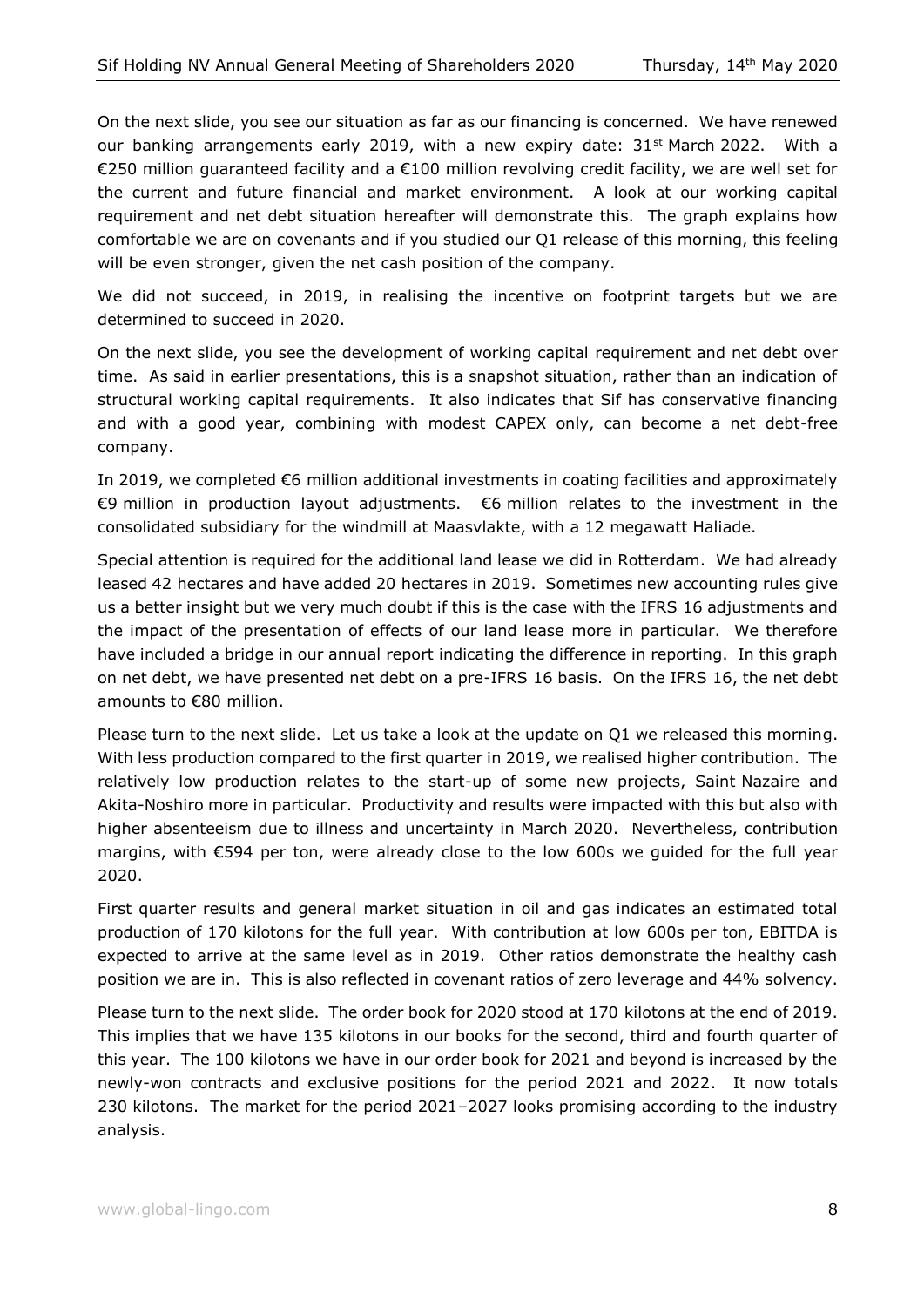And with that, I close this presentation and now hand over to the Chairman to open the microphone for any questions.

**André Goedée:** Thank you very much Fred and Leon. Before I turn to an inventory of the questions you may have, we have received 14 questions from the Association of Shareholders, the VEB and I would like to handle these 14 questions prior to continuing with possible other questions and you may find that, if we read the question in English and we provide you an answer, that your question may have already been answered.

And I would like to hand over to Fred van Beers for question number one up to question number 12 and you will do that, Fred, together with Leon, I take it.

**Fred van Beers:** Thank you André. The last was important: that I do it together with Leon, indeed. So, let me start with question one and I will translate the Dutch question into English: 'Does Sif expect negative impacts – consequences of the COVID-19 problem with respect to running and maybe delaying future windmill – offshore windmill park developments?'

Well, it would be without saying that COVID-19 has had a huge impact on the world economy. We follow this, of course, very closely and especially in our own sector, in our own market. Up till now, we see that, both on the supply side and on the delivery side, there are no indications of structural problems or delays. Of course, we have seen the Hollandse Kust Noord stepping – Vattenfall stepping out of the Hollandse Kust Noord tender but for the running projects, we don't see any consequences yet.

For us, the COVID issue had an impact, of course, on our own personnel. We elaborated on that, already, a little bit and that's what you also see back in our  $Q1$  update. For now - and that mainly had to do with us being very cautious on people that we suspected could have COVID, we sent them home from our site and that sort of examples were leading to this efficiency effect.

How the future will develop is, in our view, not to be foreseen but we keep a close watch on it.

The second question relates to Japan: 'Sif has opened a small sales office in Tokyo and we have signed our first deal, Akita-Noshiro; does Sif see mid-to-long-term possibilities to open a production location in Asia to serve the market from there?'

Well, the answer is as follows: we do see Asia developing. To be more explicit, Asia highly focuses on Taiwan and Japan. Taiwan is predominantly a jacket market; Japan is, indeed, now opening up. We do need a more structural and longer-term order pipeline to make a good assessment on yes or no, starting a production facility in Japan because transport from Europe will, in the long run, be too expensive and time consuming. But we follow the market. We are in constant dialogue locally but for now there are no concrete plans to do anything of that kind.

The third question relates to the US: 'Production of US offshore farms, like Vineyard, is very volatile on one side and on the other side we see a scale-up of projects, they're becoming increasingly bigger, so there is a need for more predictability. Does this development, which is very volatile on one side and the increasing size of projects on the other side create a different approach, when you look at these US projects, whereby you want – you have a profitable market one side and a very unsecure market on the other side?'

www.global-lingo.com **9** Well, the answer, hopefully understanding the question correctly, would be that it's still a young – a relatively young industry, offshore wind. The market in Europe is far ahead of other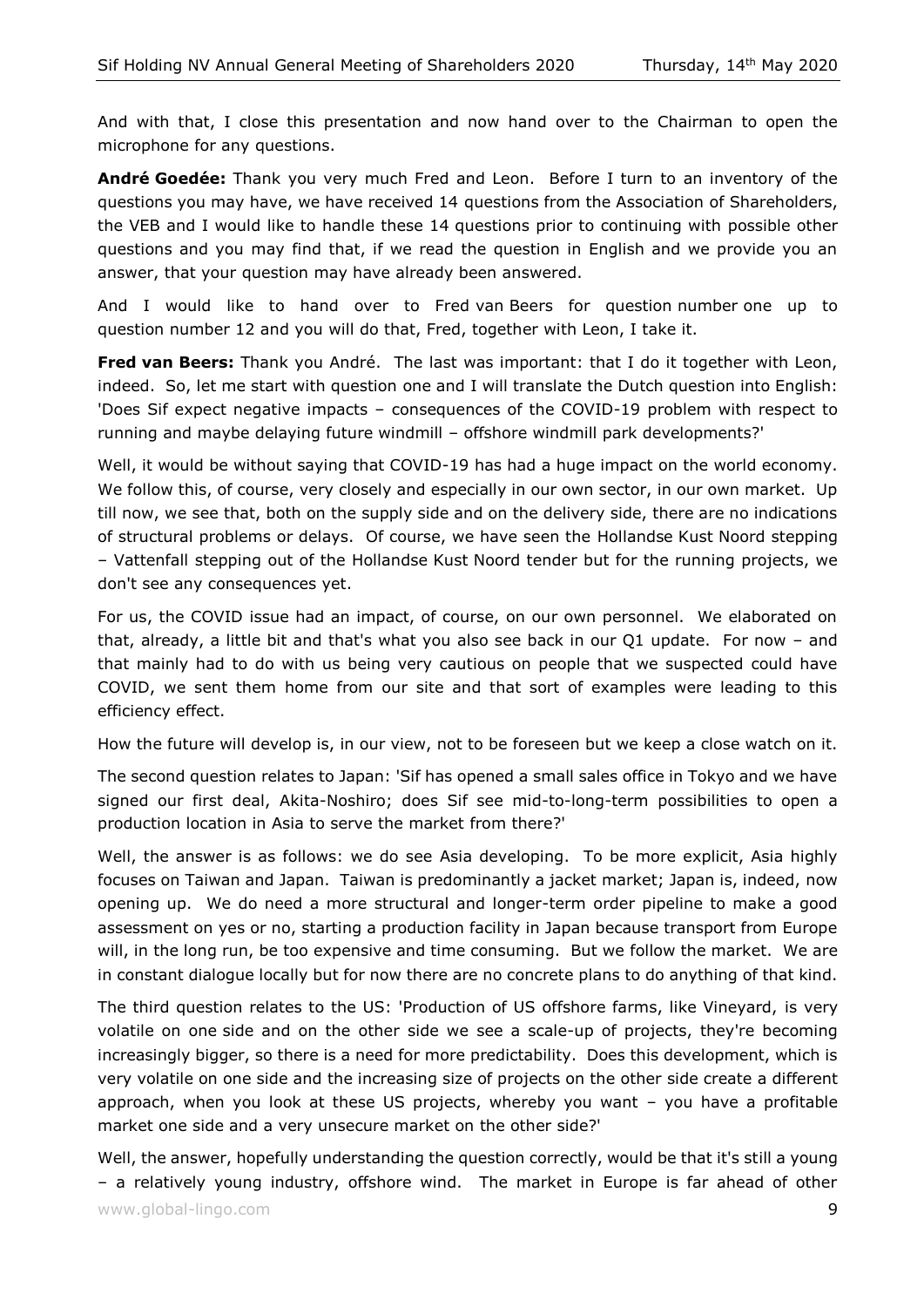developing areas, so we see a lot – more stability surfacing there, although with – always with the disclaimer of COVID-19 but so far, so good and that's where our focus is. I mean, Europe is still developing rapidly, there's still a lot more need for offshore wind, so for us Europe will remain a focus market.

The rest, we will follow. We look at them and for us, US is basically – US projects are valued the same way as European projects but we focus on those projects that fit us best.

Going to question four, that relates to incidents and sick leave, 'The numbers have remained high and they clearly are above our own targets. What measurements have Sif taken and will be taking to contribute to an improvement of these indicators?'

Well, I already touched a bit on it during my presentation but we clearly saw an improvement up till the COVID-19 outbreak with respect to sick leave. That temporarily went up for clear reasons but has come back down in the mean time. We are focusing, though, on further decrease by also asking for external assistance, which we have started up. We have invested in HSE not only in the team but also in more training, toolbox meetings, up front – onboarding training and focus on the leaders – the management on the floor – on the shop floor to pay better attention to that. And we see the pay off of that coming since the fourth quarter of last year and that continues this year.

And that, I think, is what I would like to answer on these questions and I'd like to hand over to Leon on number five.

**Leon Verweij:** No problem if you continue but –

**Fred van Beers:** I won't.

**Leon Verweij:** Okay, the next question we received is about the number of outstanding days of our receivables that has come down substantially in comparison to 2018 and the question is whether this is a maintainable level and whether we see any pressure on payment terms, maybe, as an example of the COVID-19 crisis?

First of all, I would like to say that the comparison to 2018 is a little bit a funny comparison because 2018 was, in that sense, of course, a very special year, when we only had one job to do, so the comparison there goes a little bit strange. Is the level maintainable and do we see any pressure? Yes, I think the level is maintainable but you have to keep in mind that arrangements and agreements are made on a project basis. So payment terms are depending on what we agreed upon in a contract and fortunately, as soon as we send out an invoice, then there's already a notice agreed by the customer that we can send that invoice and that they will pay. For the moment, we see no other talks, negotiations, etcetera than we have seen in the past.

The next question is that our prepayments received from our clients are at their lowest level in the past years and whether we expect that our clients, for a longer period of time, will be able or willing to pre-finance less. I think that our Q1 numbers already prove that we don't foresee that, the situation has completely turned around, of course and what you see in the annual report is just a moment in time, depending on where you are in a project.

Also, we have to keep in mind that all our projects are basically, on the client side, financed via project financing, so at the very moment that we sign a contract, usually, at the start, the money is already in place.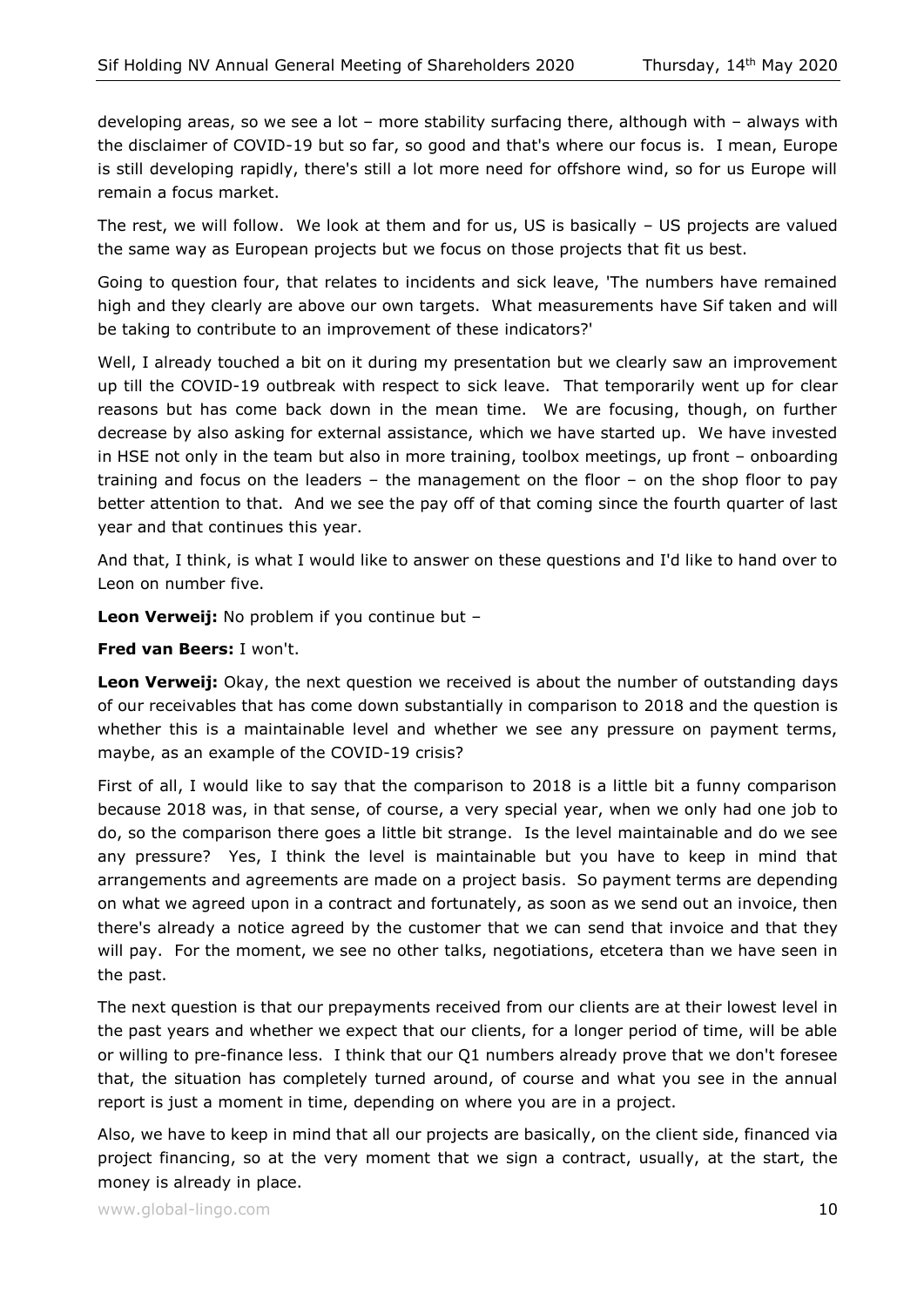Then the next question is that we seem to be paying our suppliers faster than before, by the end of 2019 and whether we expect any – whether this pressure on working capital will –

#### **Fred van Beers:** Stay.

**Leon Verweij:** – stay, continue. Well, again, if we look at the first quarter, you will see the exact opposite. Again, the situation, by the end of 2019, is a snapshot. We see no  $-$  any negative developments as far as working capital requirements are concerned. At the moment, it's just business as usual, so we don't see any additional need for working capital at the moment.

Then the next question is whether it's possible that Sif has to choose between margin and cash in a project and specifically whether we would accept lower margins but earlier payments and shorter payment terms. Yes, of course, we always have clients that want to pay less and pay nothing; that's always part of a negotiation process; that's the same in any project that we have done. We always look, when accepting a project, to a couple of things: what is the margin, do we feel the margin is acceptable? What is the cash flow? We have a cash flow prognosis for every project and usually it's not a payoff between margin and payment terms because I want to reiterate that our projects are usually project financed, so the money is available, so it doesn't really happen that we have to make the choice. We have to make the choice whether we find the margin that we can achieve acceptable, yes or no.

Then the next question is – and I have the feeling, Fred, I have more questions than you have.

**Fred van Beers:** Yeah, you do.

**Leon Verweij:** Whether with - the statement is that with clients' milestones will be behind<sup>[?]</sup> during a project, after which they can be invoiced and the question is what development do we see as far as those milestones and invoicing is concerned on the – in 2019 and 2020 closed contracts with clients and whether those agreements differ from, for instance, the situation in 2017 and 2018.

Well, I can say there that we don't see any difference there as to the past. In that sense it's also business as usual. The milestones defined are usually very logical milestones, which have to do with steel supplies coming in, monopiles being ready, etcetera, etcetera. So their development is the same as we've seen in the past.

Then the next question is what our experience is with variation orders and disputes with our clients, what our track record is as to the – really being able to invoice and collect any account claims. Well, there I can say that  $-$  I can give an easy answer, that our experience as far as the accounted claims is 100%, since we only account for claims, yeah, if we are sure that we will get it. So our normal practice is that we take all the costs and if there is any claim or variation, yeah, which could benefit for us, we will only account for that when there is an agreement with our customer that we will get it. So, in that sense, the figures we present are always maybe a little bit conservative but that's the way we have been doing that consistently.

Do we have negative experiences? Well, the negative experience might be that you always ask for 120% and you only get 80% but not really negative experiences.

Then the next question is we have increased our guarantee facility; why was that necessary and whether there is a direct relation with the contracts in the US and Japan. Well, on the latter, there is no direct relation with contracts in the US and Japan. Why did we increase the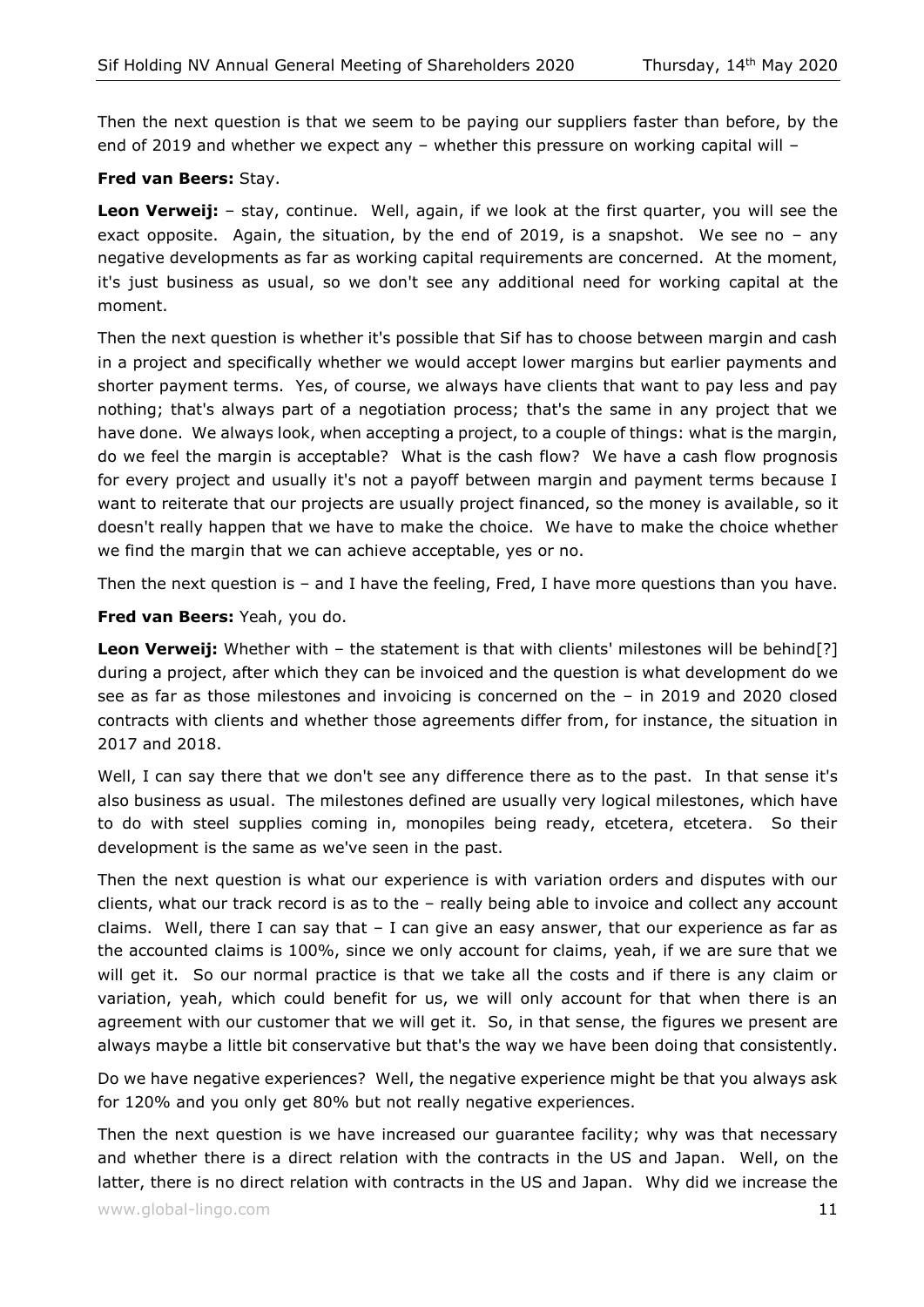guarantee facility? First of all, we have, of course, running guarantees and also warranty bonds. They run for a number of years, so you stack them up before they expire and we looked at the market development for the coming years and we made an estimate as far as pre-payment bonds – warranty bonds, etcetera, what the necessity would be to be able to continue working in a business as we have been doing in the past few years. That was the reason why we increased that guarantee facility.

And then the last question for me on this page, I think, is that, at the same time, the number of bank guarantees per – at the end of 2019 that were actually delivered to clients have hardly gone up, all despite the higher activity level. The question is whether clients asked for less guarantees or whether this is just a snapshot. Well, I can confirm this is just a snapshot. Normal practice is that we will have to issue a pre-payment bond if there is a pre-payment in play. We have to issue a performance bond and at the end of the job we have to issue a warranty bond, which will then last for a couple of years, so no change in policy there.

Then I give back to André, I guess.

**André Goedée:** Alright Leon, Fred, thank you very much. There are a number of questions with regard to the discussion of the supervisory board report. I would like to deal with those questions first and then ask the operator whether there are any other questions and I will turn the next question to Peter Wit, as it deals with a question in regard to the internal audit. Peter?

**Peter Wit:** Thank you André. The question here is what alternative measures Sif has taken to remedy the fact that it doesn't have an internal audit function.

On that internal audit function first, given the size of the company, we have considered it not opportune at this stage in terms of cost and benefit to appoint a separate internal auditor and to have a separate internal audit department. This is being remedied by asking specific outside parties, such as accounting firms, obviously our auditor, Ernst & Young but also on occasion other firms, to do specific audit operations and external control activities on the activities we do in house.

**André Goedée:** Alright Peter. Thank you very much. The last question, on agenda item 3B, relates to the remark of the supervisory board in the annual report about the performance of Sif in 2019. We have expressed our concern in respect to the quality and incident rate of the company. We have said something about internal factors and external factors. We have said that we were dissatisfied with the overall performance of the company in 2019 and the question is whether, other than what is mentioned in the annual report, we have any specific qualification with regard to dissatisfaction on both the internal and the external issues.

Well, you will have to realise that after the start of the factory in Rotterdam, the process of Sif overall has become an industrial process, whereby the factory in Roermond has changed from a standalone facility to a provider of components for the factory in Rotterdam. You have to realise that each monopile is unique; each segment product in Roermond is unique. The sequence in which these segments are manufactred in Roermond is unique and the transportation of these segments to Rotterdam and the sequence in which they are provided to Rotterdam is unique as well. It will allow Rotterdam, if they are provided in the right sequence, to have a continuous process of making sure that the monopile is provided, or is manufactured, in the fastest possible way. Each small issue on quality in Roermond that needs to be corrected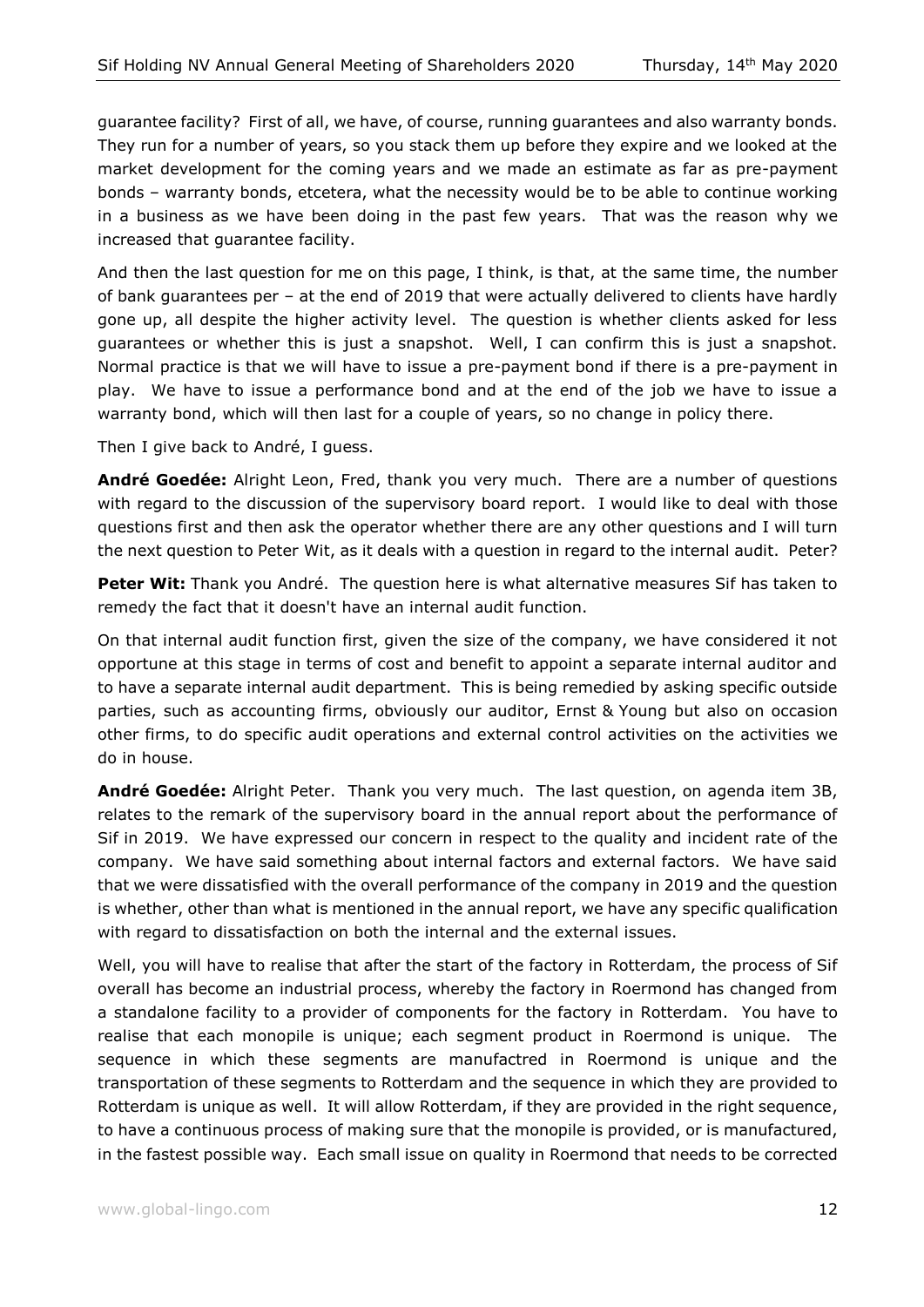in Rotterdam disturbs the continuity of the process and a small issue may become a bigger issue if the chain of events in the process between Roermond and Rotterdam is disturbed.

Looking at the results of 2019, we have had many discussions with the executive management on specifically these issues in order to improve and to make sure that, ultimately, the whole process is without mistakes and can be performed as efficient as possible. And the process of improvement is continuous, is going on as we speak and we see, definitely, improvements in that process. And ultimately, if that process is, in fact, going without the small issues in Roermond and ends up in the most efficient way of production, we can adapt, to the best possible way, to the continuous changing mix of projects from year to year.

In 2019, the one external factor that has played an issue here is, of course, the Borssele 3+4 project that was contracted in 2018. The project itself, entered in 2019, took much longer than we had initially considered. As the margin was lower in order to create continuity in 2018, it has affected the numbers in 2019. So, those factors, internal and external were basically the issues that we pointed out in the annual report as well.

After these 14 questions I would like, Operator, to take inventory whether there are any more questions on, particularly, those subjects.

**Operator:** Thank you. If you would like to ask a question, or make a contribution, on today's call, please press star one on your telephone keypad. To withdraw your question, please press star two. You will be advised when to ask your question.

We have no questions coming through at the moment. Sorry, we have a question from Hugo Roelink from VEB. Please go ahead, please.

**Hugo Roelink (VEB):** I wanted to note that we don't have any further questions on this first line of questions, so thank you very much for answering.

**André Goedée:** You're welcome.

**Fred van Beers:** You're welcome.

**André Goedée:** We may have some additional questions from Mr Stevense. And Leon, can I ask you to –

**Fred van Beers:** Start, I will help again.

**Leon Verweij:** Okay, we will - I will make a start and then I guess I'll reiterate with Fred -

**Fred van Beers:** Yeah.

**Leon Verweij:** – according to the number of questions.

The first question we had was that – whether we are still guiding that the EBITDA in 2020 would be higher than 2019. I think that already in the press release of this morning we made clear that, due to the situation that we experienced in the first three months, we now expect an EBITDA which is comparable to the level of 2019.

The second question is somewhat longer but basically the question is that we're living in an uncertain time and the question is whether we did any stress test on the development of our debt, our liquidity, cash flow, etcetera, given obligations to pay interest, redemptions and whether, in a worst-case scenario, the continuity of the company is safeguarded. And more specifically, it's the question whether, in the worst-case scenario, Sif will be compliant with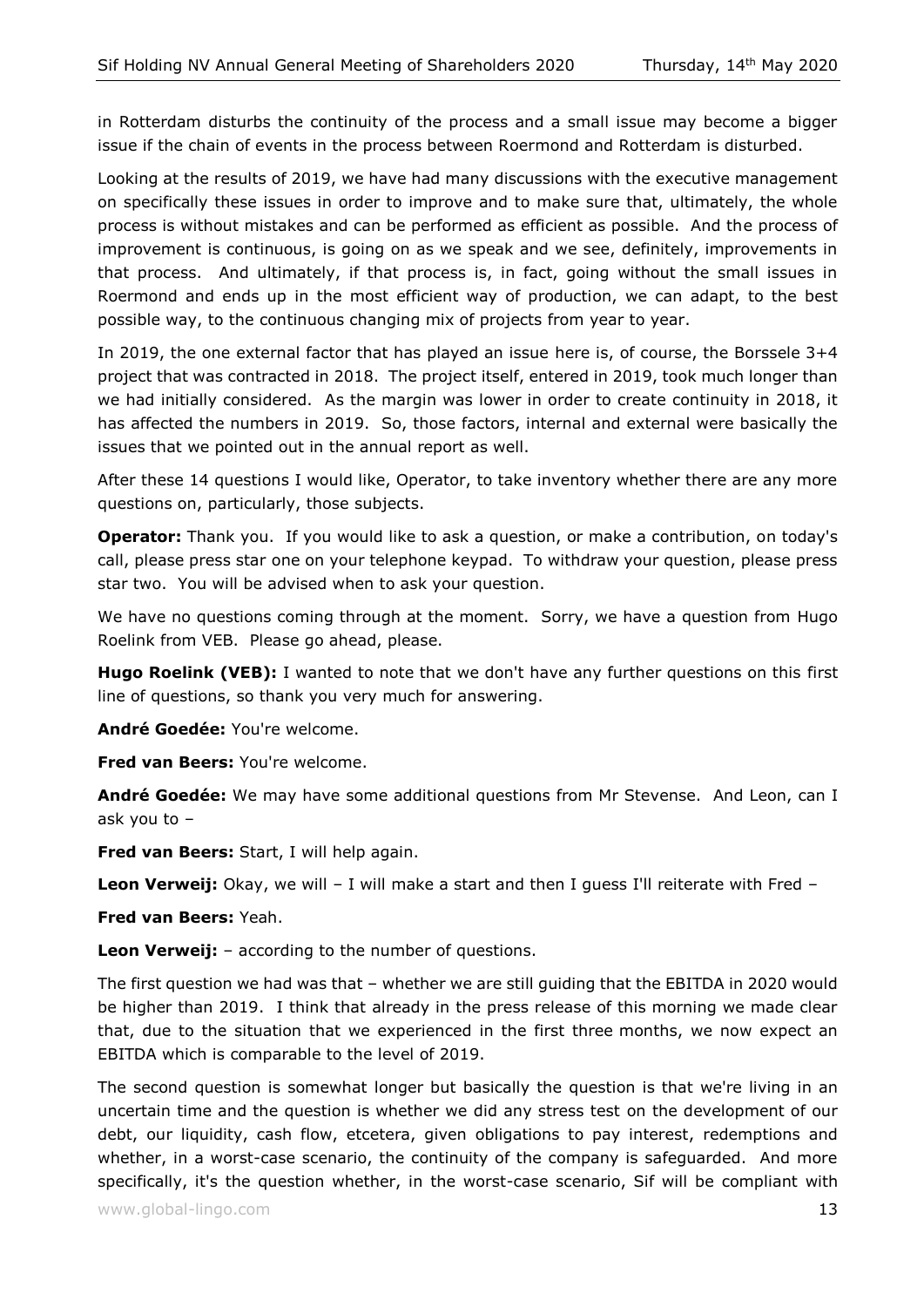banking covenants, in which scenario there would be a serious liquidity shortage and how vulnerable we are for a heavy recession, or depression?

Well, let me start by saying that, yes, of course, we did some - we did stress testing. We did that on the basis of several scenarios but nobody can look into the future and be sure what the future brings, so you have to make assumptions. And basically, the scenarios we investigated were what would happen if we would be placed in a situation by our government where we had to close down the factory for a certain period of time? What would happen if that situation would arise with certain of our suppliers? What would happen in a situation like that if clients would cancel, or stop, existing jobs? And we even assumed that, in those scenarios, we had a yes or no use of force majeure situation, which is included in our contracts.

Will Sif in the worst-case scenario – because the worst-case scenario is, of course, that all your orders are cancelled, you have to close your factory mandatorily and you get nothing supplied, then I think the answer is there is no continuity. I think that guarantee nobody can give. Do we have – and I think that's the real issue behind this question: do we see, in the foreseeable future, any liquidity issue? My answer is no. One of the reasons behind that is please keep in mind – and that also goes to some of the other questions – that we renewed our financing arrangements in the beginning of 2019, that those are committed financing arrangements, so they can't be cancelled from one day or another. We still think that we are able to stay in a positive liquidity situation for quite some time and with the financing we have in place and which we can count on, we see no reason to expect that there will be a serious liquidity shortage for whatever situation coming towards us.

The next question was whether we had any talks with the banks about banking facilities for the financing of new projects that, in 2022, or afterwards, begin. No, we didn't. Of course I had talks with the banks but we put the new financing arrangement in place because we feel that, with the €100 million credit line we've arranged there, yeah, we do have sufficient financing in place to be able to finance those projects if and when required.

And second to that, we have two options to even extend the term of this financing for another two years beyond the current expiry date.

**Leon Verweij:** Then, yeah, it gives me the time to drink something. So if you take the next question, Fred?

**Fred van Beers:** Yeah, you've had your fair share already. So, let me take over question number four. That concerns 2018: 'You had to build Borssele 3+4, which required a price reduction.' Do we expect – do we, as Sif, then expect impacts on the results of 2020 because of that project?

The answer is no. The project has been delivered in 2019 and the – although the delays in end of 2018 had an impact in 2019; they will not have an impact on 2020.

Question number five concerns Vineyard Wind. As is well known, Vineyard Wind was taken out of our order book due to the fact that the owners of – or the developer of Vineyard Wind did not get an environmental impact permit, so we took it out but, on the other hand, we, as Sif, also say that it still is alive for the future. So the question is: 'Can you tell us whether you're still in talks with the developer? and do you follow the developments at a distance?'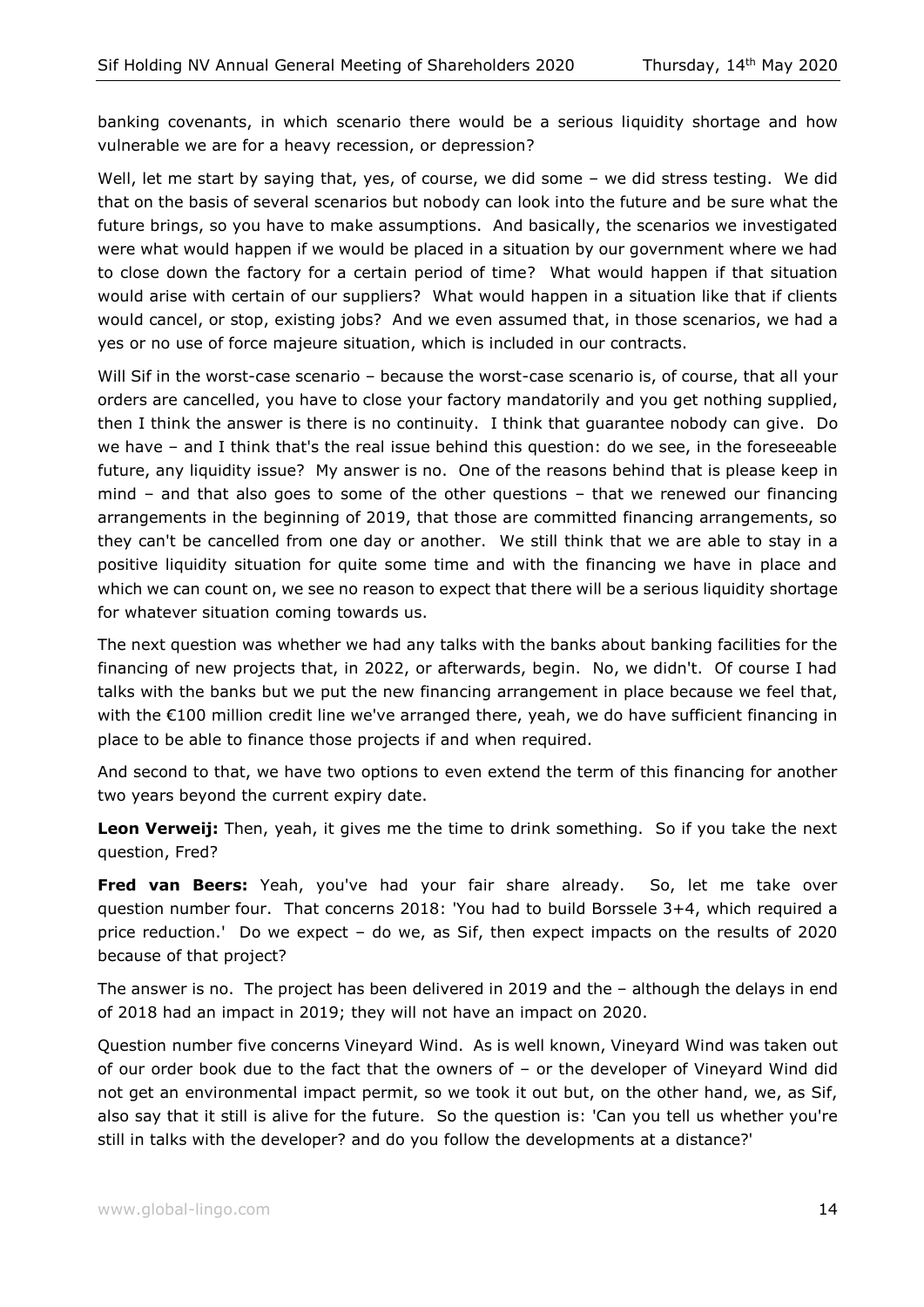We do both. So we follow the developments and are in regular contact with the Vineyard Wind team in Boston.

'Are there signs that the project on short notice again offers – or will offer – opportunities of being pushed – or pulled forward because of the rapidly increasing unemployment rate in the US?' And we still see – we, as Sif, still consider Vineyard a future opportunity.

Well, we have not been given any signs that the corona effect on the local US economy has an impact on speeding up the Vineyard Wind offshore wind programme. They're still waiting for the permit and that programme remains unchanged.

Question – next question: we – it relates a little bit to the question we had already with respect to accidents and incidents, so I'll keep it relatively short. The question is: 'You have a new manager who made excessive – or extensive analysis, has organised all kinds of actions and rolled out trainings and meetings. Can you also give us a clear number on where we stand today with respect to incidents and accidents?'

Well, as this morning also published in our trading update, we are on the right track with respect to the incidents and we're not hiding anything here. The year-to-date fact is that we have had one minor LTI, so lost time injury, one medical treatment incident and six – what is it – first aid incidents. And with that, we are far below 2018 levels, so let alone 2019 levels and with this trend, we should do way better, year-end 2020, compared to 2019.

Is there any impact of corona on this? In principle, not. There is no impact. Having said that, we are taking extra measures on corona in the factory, meaning that certain processes are even slowed down a little bit more and every workstation, in the meantime, executes a last-minute risk assessment, which also includes corona but no corona impacts on the number.

**Fred van Beers:** At the other one, we do have a corona impact, as said before already; it has had an impact on the illness rate, that's for sure.

What precautions have been taken on corona? We explained a bit on that already in the presentation, I think, quite a bit, so I would leave it – like to leave it there.

Then the last question on this topic: 'What are the analyses of the HSE manager? Are there still virtual meetings, for example, in these times and are there trainings?' Yes, there is a three-year structural improvement plan agreed with the management team, whereby we aim for a level four to five on the safety culture ladder, that is the standard safety culture ladder that everybody in the industry uses.

The baseline is a continuous training toolbox meeting, safety audit, safety tours and last-minute risk assessment programme, besides safety updates and publication of structural safety and structural programmes for new employees and visitors, so there's an excessive programme in play with a long-term high ambition.

Number seven, the question – that question relates to suppliers: 'Can you tell us something about how it goes with supplies?' Already touched on but it's, in that respect, business as usual. On a frequent basis, I personally am in direct contact with our steel and steel flange suppliers to inform each other about trends and corona-related specific challenges but so far everything is okay and undisrupted.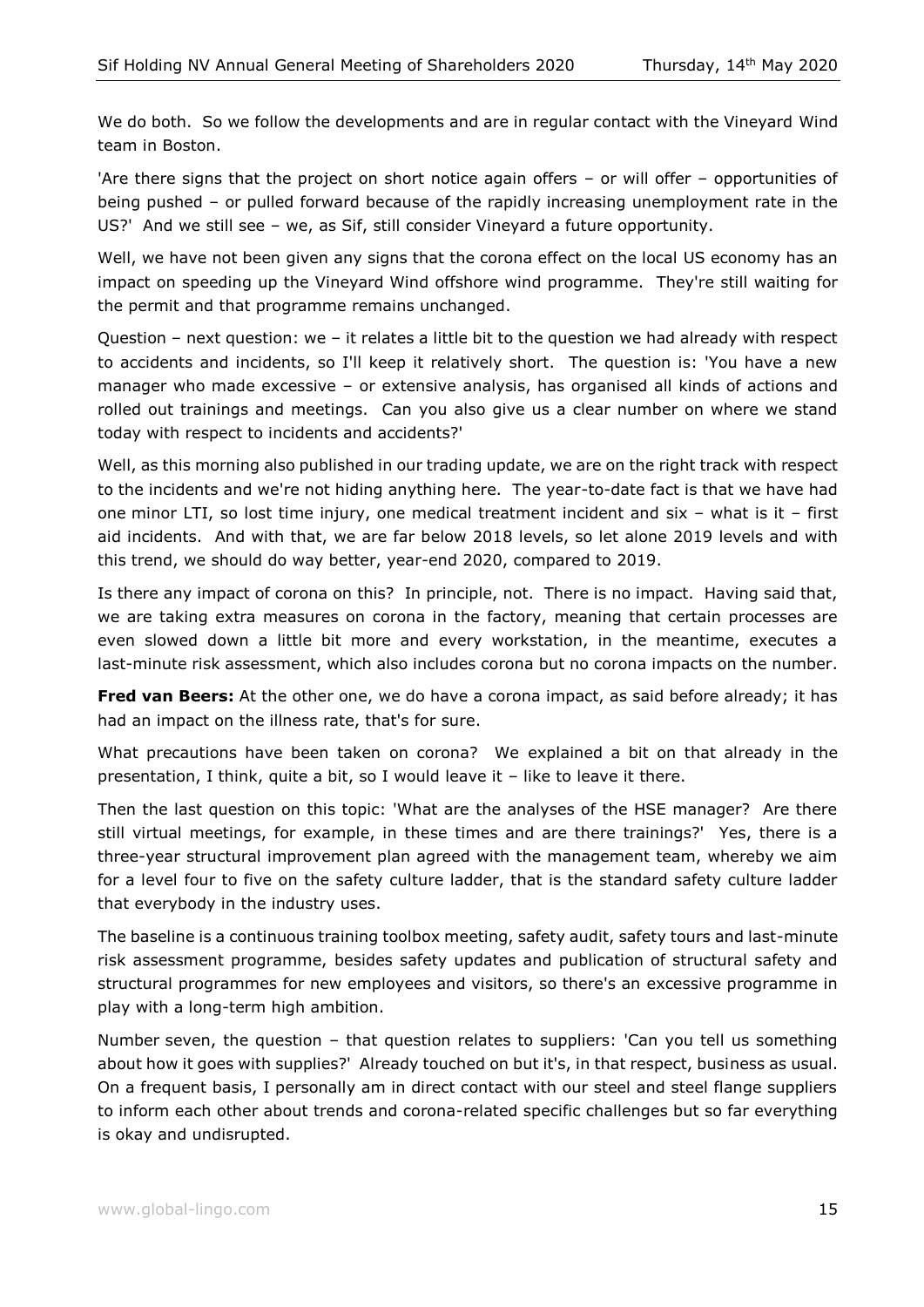Are there delays with respect to deliveries? The answer is no. How is the contact? I said it already; it's excellent and on a very frequent basis, again, we touch bases. Are there disruptions in the fabrication process?

Well, with reference to the trading update published this morning, there have been limited disruptions by the – during the end of Q1 and we have seen that continuing in the beginning of Q2 due to the corona impact. We had to take measures to keep people apart. People are dealing with a certain level of fear and home situations do force them to stay home, so that means that, with the already-mentioned higher sick leave, we had to hire in extra people and had to reorganise our processes here and there.

The first half of 2020 is a transition period for the completion of the over-stressed order book 2019, via a relative slow period now, due to the Vineyard Wind topic into a full factory load during the second half of Q2 and the second half of this year, with Akita-Noshiro, Saint Nazaire and Hollandse Kust Zuid 1–4 in full production.

'Are the deliveries within the agreed terms with the customer?' The answer is no customer suffered from a delay in their installation campaign due to Sif's deliveries, so that's all fine.

'Do you suffer from low levels – low water levels in the rivers at the moment?' Nothing there, as the water levels are good. Water management policies have changed in Germany and the Netherlands from a progressive water discharge policy to a more conservative keep the water in policy, in the country I mean, to reduce the risk of a similar situation as we face by the end of 2018.

And that brings me to question eight, then. Unfortunately, Leon, I give that one to you, again.

**Leon Verweij:** Well the – question eight is a question about the dividend. Stating we are not paying out any dividend this year and the question is whether we have thought about paying out a stock dividend out of our agio (share premium) reserves. Well, the answer there is that we didn't think about doing so because it would only be sort of a redistribution of our equity and just increase the number of outstanding shares without, to my opinion, that bringing too much of a benefit to our shareholders.

And then the last question there  $-$  it's  $-$  that's for later.

**André Goedée:** I think we're – we have dealt with all the questions that we received on the executive board presentation, the supervisory board report, the corporate governance report and the profit appropriation and you can find these issues – the report of the supervisory board, corporate governance report, appropriation of profit, these are enclosed in the annual report on the pages 36–37, 28–34 and page 34, the appropriation of profit and the contents includes a list of the points of the corporate governance code from which Sif diverges. We have dealt with the questions on these topics but Operator, let me ask you to take inventory or if there are any more questions on the aforementioned agenda items and if not, then we can move on to item 3E. Operator?

**Operator:** We have no further questions.

**André Goedée:** Alright, thank you very much. We can now move on to item 3E of the agenda, the remuneration report. This is a decision-making item and you are requested to cast an advisory vote. The remuneration report 2019 is included in the annual report 2019. The remuneration report was also the subject of the auditor's report and was also published on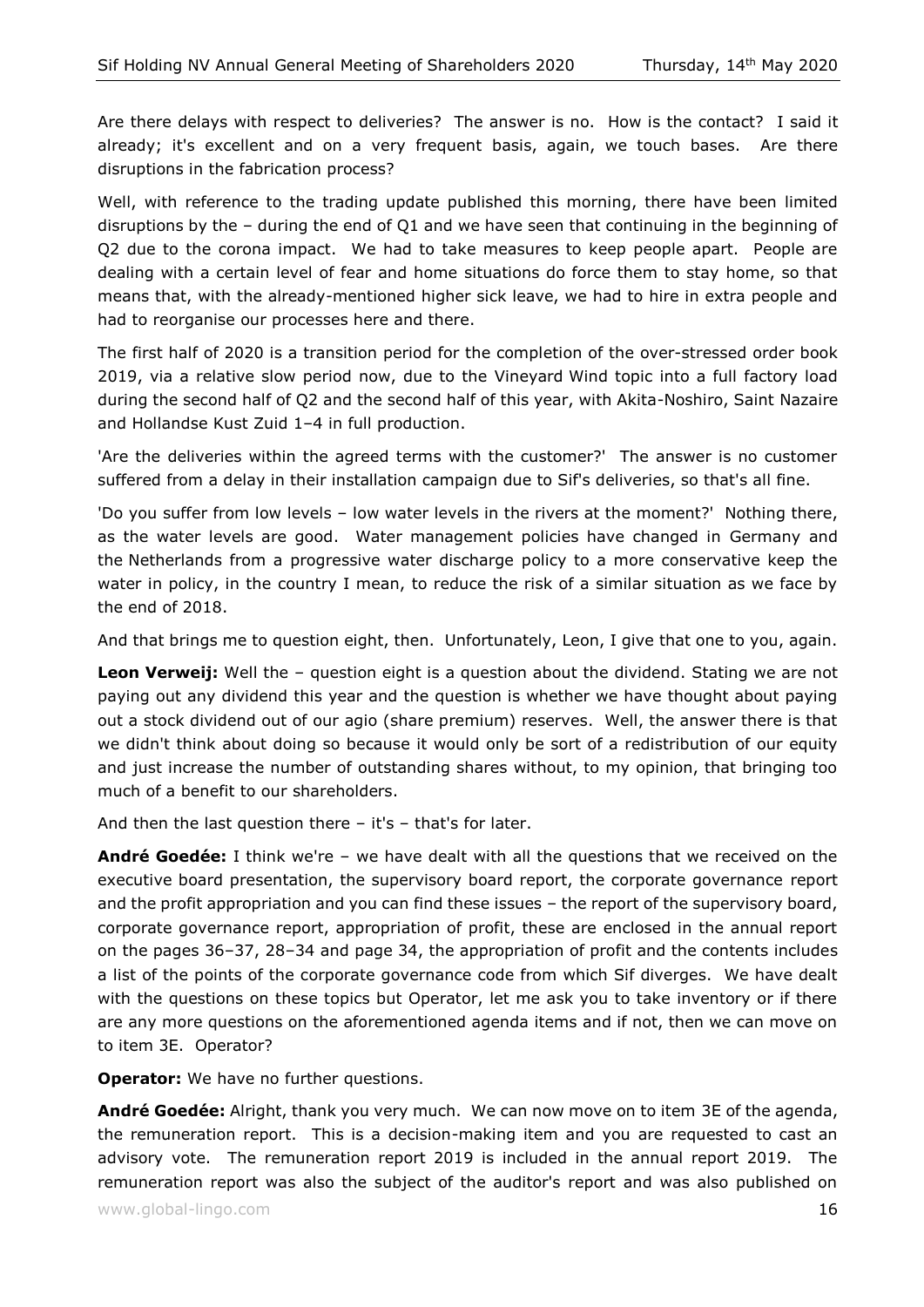$13<sup>th</sup>$  March 2020 and I'm very pleased to give the floor to the chair of the remuneration committee of the supervisory board, Mr Peter Gerretse, who luckily is here, physically present and he would like to give a brief explanation of the report.

**Peter Gerretse:** Okay, thank you André and good morning everybody. Sorry.

The remuneration report explains, among others, how the remuneration complies with our policy, how it contributes to the long-term performance of the company and how financial and non-financial criteria were applied. And as said before, the remuneration report is included in the annual report, as in previous years.

We have received some questions from parties, including Eumedion and VEB prior to this meeting and based on that, we consider presenting some information differently as of next year and this more specifically applies to the summary of the executive board remuneration, as presented on page 38 of the annual report.

This summary reconciles with the recognition in the statement of profit and loss. This implies that adjustment to previous years may be recognised in the year under review. This summary includes the provisional bonus for 2018, which is paid in 2019. If you look at slide 26, we will show the bonus for the consecutive years and the bonus for 2019 for CEO is – over the year 2019 is €79,917, or 21.2% of the basic salary. And for the CFO, approximately €78,000, or 27.6% of basic salary. And maybe it's good to remind you that the on-target bonus for the CEO is 40% of the basic salary and 30% – 35% for the CFO. All this, of course, subject to approval of the annual report by the shareholders.

**André Goedée:** Okay Peter. Before I go back to the Operator to take inventory of other questions, we have received two questions on this particular item, the remuneration report from the Dutch Association of Shareholders. Peter, would you like to read the questions in English and provide us with an answer?

**Peter Gerretse:** Okay, there are two questions. The first one is: 'The short-term incentive of 2019 for the executive board was dependent on financial and personal targets; what is the individual score for each of the quantitative and personal targets?'

And our answer is this: that we are not going to disclose this information at this moment. And that is because, in a very small market, with only 3–4 competitors, in which Sif is the only listed company, it is difficult to communicate about individual targets without giving away too much commercial and strategic information.

The second question: 'In your remuneration report it's mentioned that the supervisory board has used its discretionary power to adjust the short-term incentives downwards. Please give some explanation.'

And our answer is that my remark is in the remuneration report, that concerns the bonus over the year 2018, so not the bonus for 2019. And taking into account the disappointing results of 2018, the supervisory board has indeed adjusted the short-term incentive over 2018 downwards.

**André Goedée:** Alright, Peter, thank you very much. Operator, with these two questions answered, we are now ready to listen whether there are any additional answers – or questions on the remuneration report, item 3E on the agenda.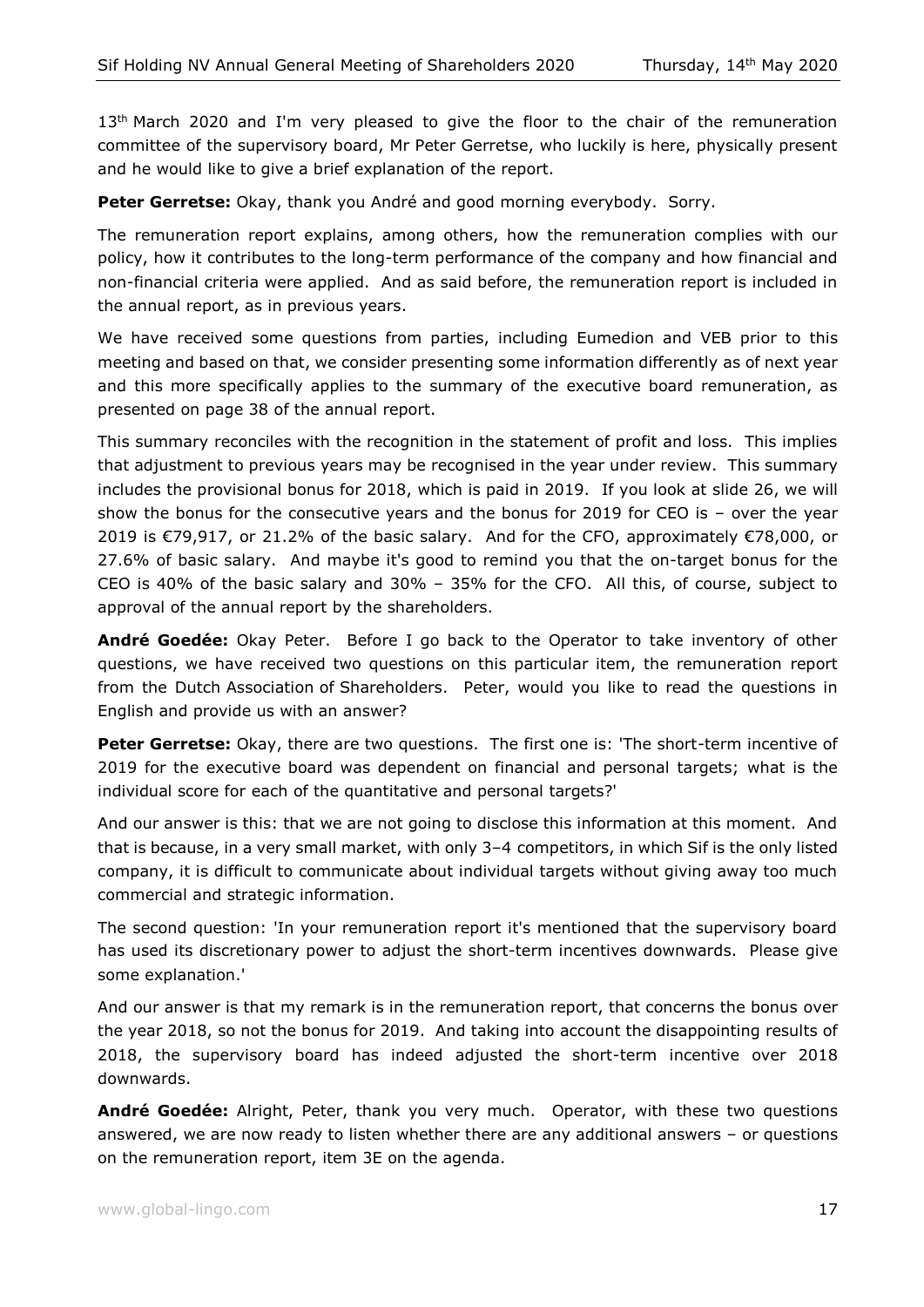**Operator:** Thank you very much. As a quick reminder, if you would like to ask a question, please press star one.

**Operator:** We have no questions coming through.

**André Goedée:** Alright, thank you very much. No other questions or comments. I can inform you of the voting results for the resolution on the remuneration report. The number of votes in favour, cast via the portal, are 16,024,012, which represents 84.9% of the votes. The number of votes against cast via the portal at 2,821,910, which represents 14.9%. The number of abstentions cast via the portal are 29,642, which represents 0.2%. There are no votes in favour cast at this meeting, no votes against cast in this meeting and no abstentions cast in this meeting. The total number of votes, may I remind you, are 18,875,564, a total of 100% of the votes. And with those numbers, I conclude that this resolution is adopted. The voting results will be reported in the minutes of the meeting and the remuneration report will be published on the Sif website as a separate document after close of this meeting.

We will now move on to the agenda item 3F, the discussion on the financial statement 2019. And the financial statements are part of the annual report 2019. This was published on  $13<sup>th</sup>$  March 2020, including an unqualified opinion issued by the company's auditor. The auditor is listening in by phone at the meeting and can answer any questions from shareholders when I give the floor to Mark-Jan Moolenaar, our external auditor. The CFO, Leon Verweij, prepared the financial statements. The auditor will begin by giving a short presentation on the financial audit of Sif and before I give the floor to the auditor I wish to state the following.

The company has relieved the auditor from his obligation of confidentiality during this meeting. In addition, the auditor is under the obligation to adjust materially inaccurate statements and communications relating to the financial statements or the independent auditor's report. The auditor will adjust any materially inaccurate statements during this meeting or before the minutes are published. The auditor will give a presentation of the audit process and the financial statement procedures and I'm now pleased to give the floor to Mark-Jan Moolenaar, the auditor of EY. Mark-Jan?

**Mark-Jan Moolenaar:** Thank you André for this introduction. Thank you all for listening in today. I am pleased to give you a brief presentation on our audit 2019 of Sif Holding NV. I've prepared a slide which will address a little bit on scope, on the strategy of our audit and the execution of our audit.

Let's start with scope. We have audited the statutory and the consolidated financial statements of Sif Holding NV and we have investigated whether the financials comply with the regulations and give a true and fair view, in line with IFRS and the Dutch law requirements. We also evaluated whether the content of the management report complies with the financial statements itself and whether the content is aligned with our knowledge of the organisation.

These are the legal requirements that we need to comply with for the audit of Sif Holding NV. In addition, we have also been involved in the press releases, as well, for the financial - the press release also for the annual financial statements 2019.

If we go to strategy, as the external auditor of Sif Holding NV, I'm ultimately responsible for the audit. In order to take that responsibility, I have compiled a team of experienced and capable experts, which includes, beside auditors, also other experts from EY. Those experts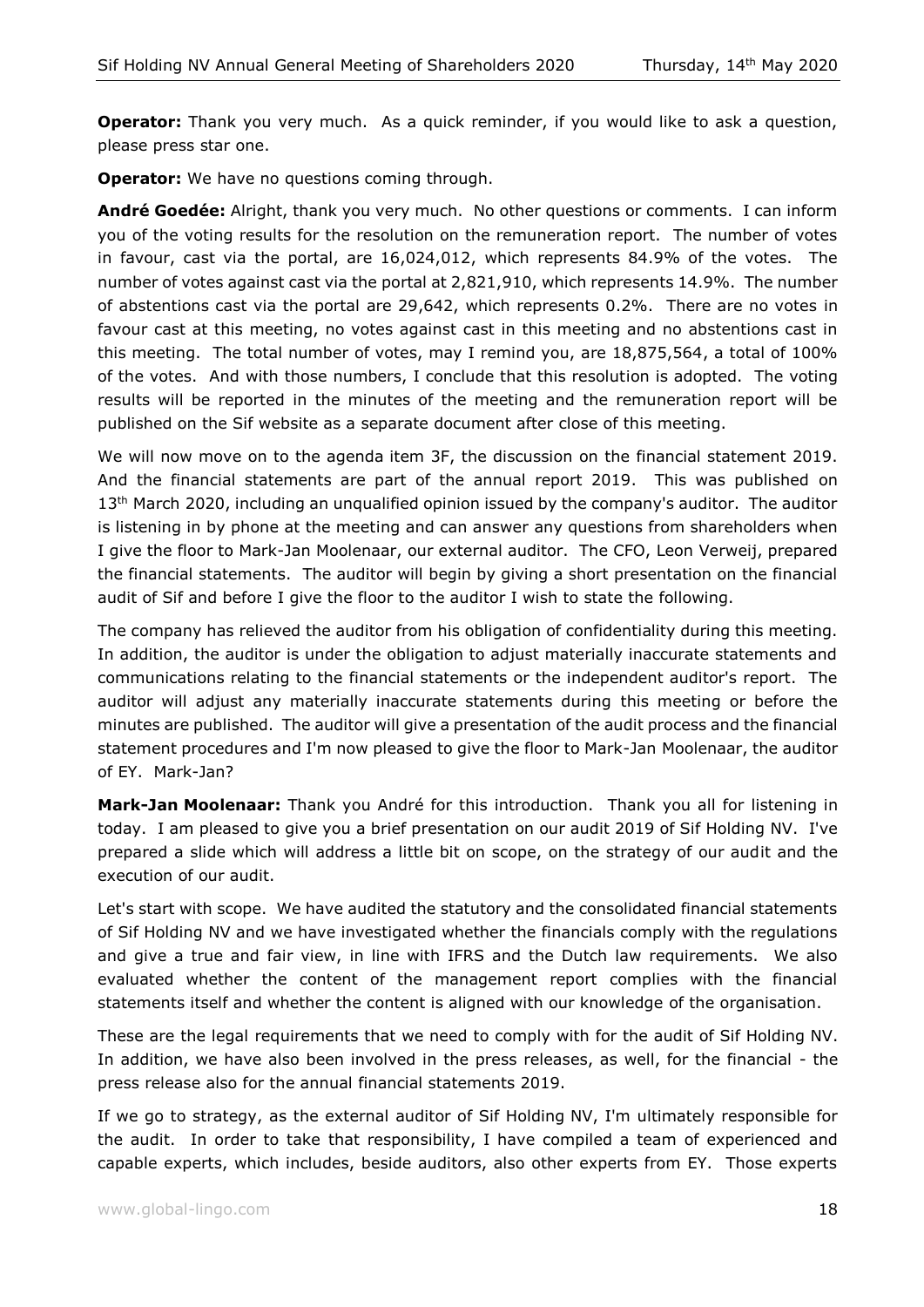that we use in the audit are in the area of the IT environment, as well as on taxes and especially on corporate income taxes in this case.

In addition, for certain specific topics in the audit, I have also involved other experts from within EY, for instance if you talk about the IBR, so the internal borrowing rate, which we use when we audit the valuation of the leasing.

Materiality: materiality is always – it's also some – includes some activity but materiality is the term that we use as the limit above which we request – which we demand management to adjust their financial statements in case that there are errors in excess of that amount and so it is the amount that we consider acceptable.

When – we used the earnings-based materiality concept and for 2019 we used contribution margin. And when addressing, later on, some of the questions, I will come back on that a little bit further.

That materiality amount that we use in the audit, of course, is not used in all – in all disclosures. For certain disclosures, especially on the management remuneration, we use way lower materiality acceptable amounts and minor deviations do we feel that are acceptable there.

The materiality that we have used in the audit of the consolidated financial statements for Sif Holding NV is €1.8 million. A deviation above this amount could change your vision on the financial statements while reading them. Any deviations above this amount would have been adjusted in the financial statements, otherwise we would have not issued an unqualified audit opinion.

In addition, we also compiled a list of smaller deviations and all deviations in excess of €90,000 have been discussed with the supervisory board.

If we go to execution, on execution we used the materiality concept that we just briefly discussed, in addition to the – our risk assessment of the organisation and we tailored our audit procedures to that.

Our audit approach is top-down and risk-based, which will mean that we focus on the final product of the audit, so the audit opinion to the financial statements and we direct – you know, we direct our audit procedures to those areas where we expect that the largest risk from material deviations may occurs.

This policy is also in line with the Dutch standards for audit assignments.

During the year, we have also discussed our risk assessment with the audit committee and included that in our audit plan. This has also been discussed with the audit committee supervisory board and they agreed to our audit plan. In this audit plan, we have the – we have reported the audit risk that we identify and the – and the detailed audit procedures that we will perform in order to mitigate the risk.

On the right side of this slide, so then we come – we arrive at the key audit matters, we have listed the main areas where we focus our audit procedures on. It's probably good to shed a little bit further light on those two.

The first one is valuation of contract assets and liabilities, which includes also revenue recognition. It's a similar key audit matter as in prior year. This relates to the valuation of the projects, which is based on the – for which the progress is based on the hours incurred in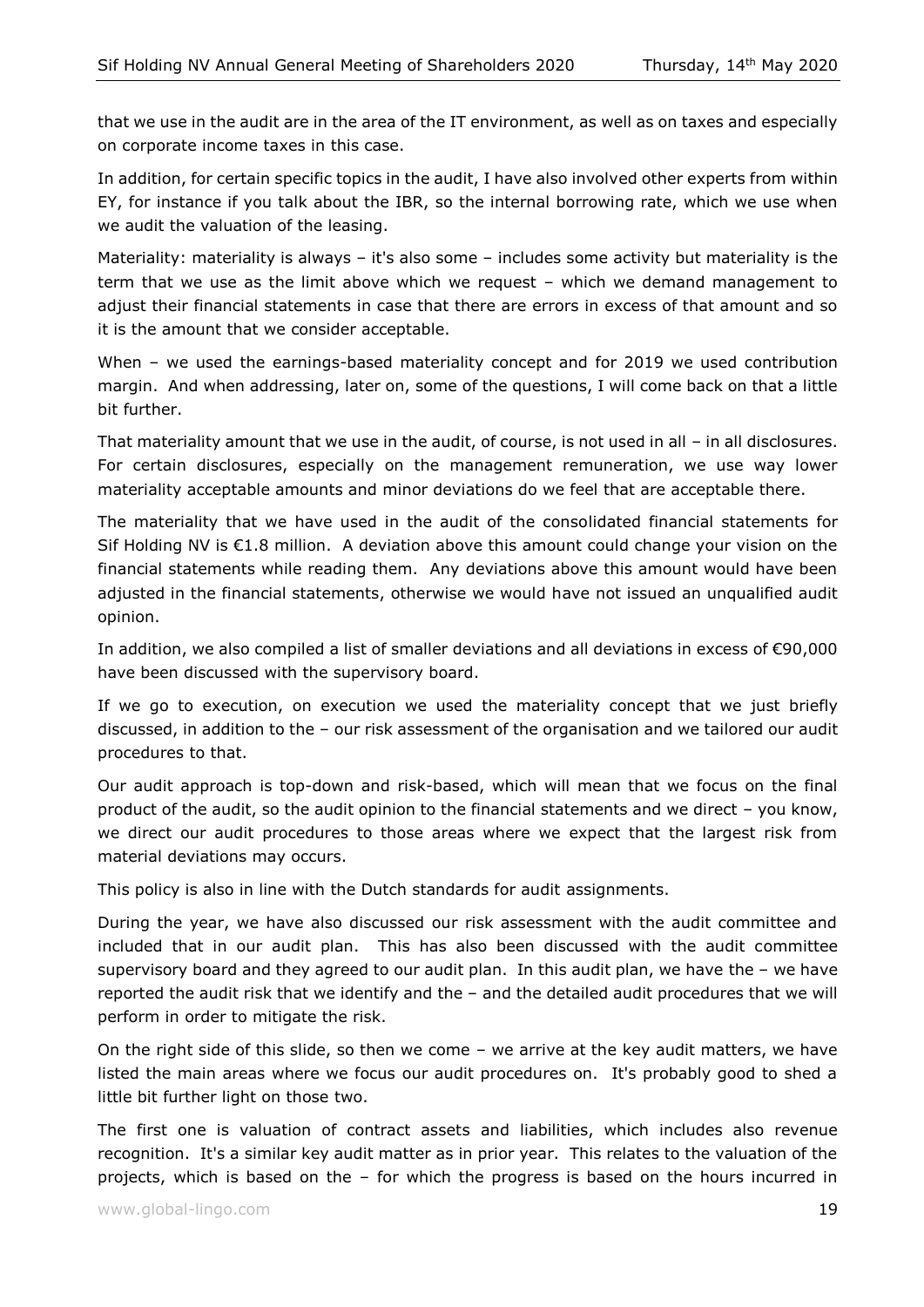relation to the total hours estimate of the project. It includes also some significant estimates around those production hours, cost estimates, as well as also claims and contingencies. The related balance sheet positions are €30 million debt and €70 million credit, whereas the total revenue amounts to €325 million and already mentioned by management, the largest projects during 2019 were Seamade, Borssele, as well as Triton Knoll.

If you go to implementation of IFRS 16, so this is a new key audit matter in 2019. We identified it as a key audit matter as it was a significant change in the regulations which had quite an impact on Sif. It's quite a complex accounting area and Sif has also some large, longstanding contracts in that regard. So the impact of the implementation,  $1<sup>st</sup>$  January 2019 resulted in a €38 million contract asset and lease liability, which was added by €24 million as a result of the investments in – or the new contract concluded in 2019 and also then – as already mentioned by Leon.

The impact of this implementation of this new standard was €0.7 million compared to the old standard.

We determined, based upon the audit evidence that we received, whether those estimates and assumptions of management are reasonable. That's all in the context of IFRS, as adopted by the EU. As the – as we concluded that the financial statements comply with IFRS, as adopted by the EU, we are – yeah, we are not in a position to conclude whether those estimates are conservative or aggressive. What we can confirm to you all is that the estimates of management, based on the information that was available to us, are in line with what's in – what we consider reasonable in the business that Sif operates in.

Based upon our audit, we have been able to issue, now, an unqualified audit opinion, which is also included in the financial statements and we can confirm that we have sufficient audit evidence in our files which support our audit opinion and our audit opinion is in line with IFRS, as adopted by the EU, as well as on the Dutch law requirements.

This concludes, I think, my presentation.

**André Goedée:** Okay, Mark-Jan, thank you very much. We have received, as you know, six questions from the Dutch Association of Shareholders that relate very much to what you have just said in your presentation but I would like you to read these questions in English for our audience and provide an answer if it is any more exhaustive than what you have already mentioned in your presentation. Can you do that?

**Mark-Jan Moolenaar:** Yes, I will do that. I will try to keep it brief. The first question that really was addressed to us relates to the fact that we changed the materiality metrics that we used from profit before tax in prior year to contribution. In 2018, we used, indeed, profit before tax but keep in mind that we used the four-years average because 2018 was a loss-making year. For 2019, we have – we've chosen to apply the materiality solely on the basis of performance for Sif over 2019, whereby we considered the contribution as a KPI, key performance indicator, for the entity, which also is reflected in the financial statements. And I think, if you can recollect, also in the presentation of management before contribution was a fairly recognised metric there.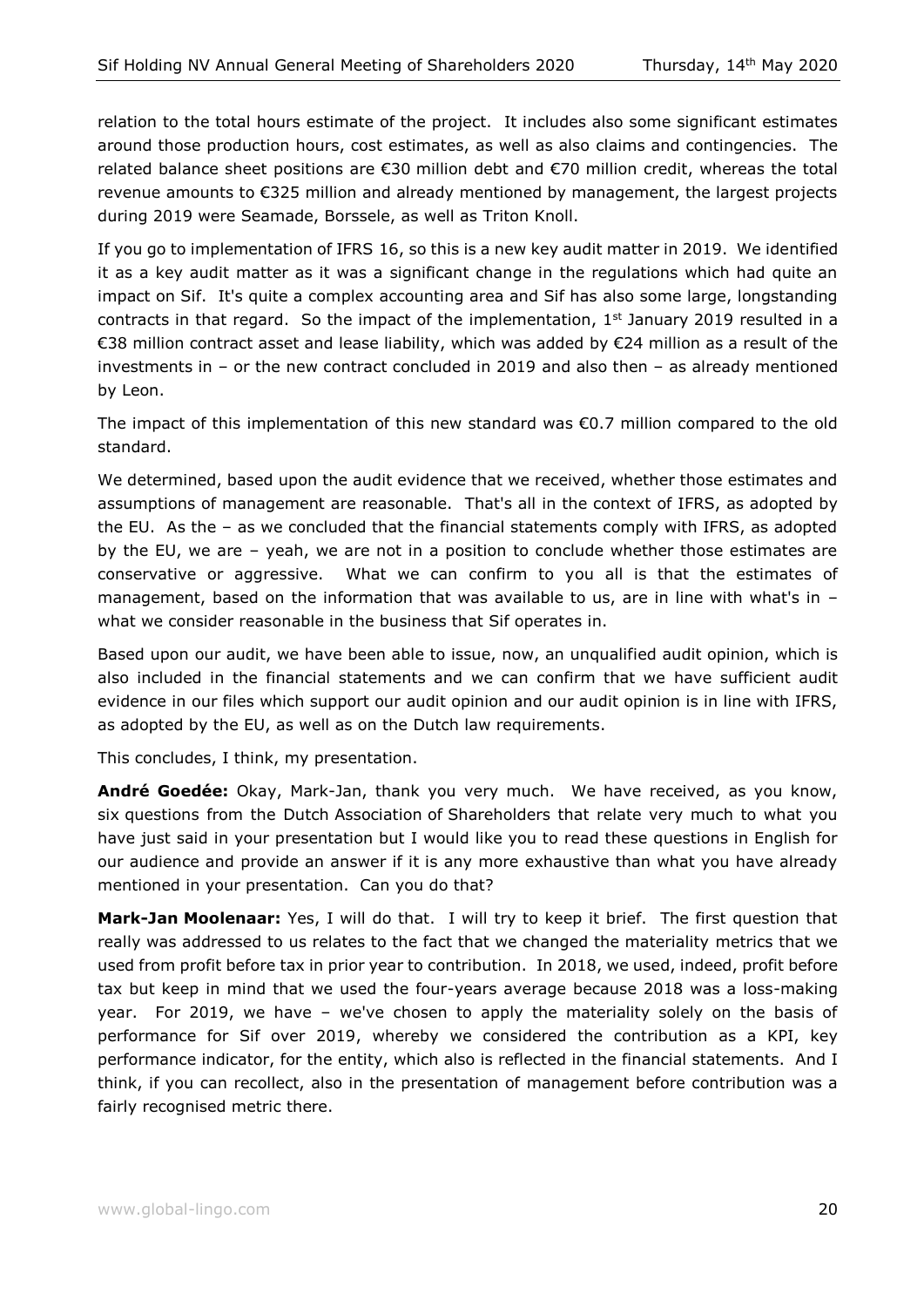The amount that we use is based upon the general accepted assumptions that, in case – that if there would be an error in the financial statements in excess of this amount, that could, or might, change your opinion after reading the financial statements.

Question two relates to whether the fact that we applied a higher materiality level has had any impact on the design or the planning of our audit, as well as the execution of specific audit procedures. First, to reflect a little bit on 2018, I would like to remark that the materiality last year was relatively low compared, also, to the prior years, so 2017 and before, which resulted also to the loss-making situation in 2018. As a result of that it could be and it is logic that the materiality that we apply increases at the moment that the operational activities and results of the entity improve. The audit plan and our procedure has not changed as the impact of the increase in materiality is relatively limited and we've applied pretty much the same audit plan that we had for 2018.

Question three relates to performance materiality and whether we've used that in our audit and in case, how high that materiality was. What we do in our audit – so in our audit, we also gather – and as already mentioned before, we also list errors, or – errors towards the supervisory board which are way lower than the  $E1.8$  million of planning materiality that we use. As already mentioned, so, we list all amounts in excess of  $\epsilon$ 90,000 with the supervisory board and also with management.

While performing our audit procedures, of course, we apply thresholds and based upon the risk assessments of the specific accounts and assertions, we apply lower thresholds while executing our audit so that the details of our procedures that we perform are even lower than the €1.8 million that was mentioned as our materiality.

Question four relates a little bit to unpredictability and the way that we apply that in our audit. Yeah, unpredictability is always a main concern or a main topic in our – in the determination of our detailed test procedures and the quality of our audit procedures as a total. And so the detailed test procedures are based upon selection, so that we sometimes make before we enter Sif locations and sometimes when we are on Sif locations. As we determine those selections, Sif is not aware of the specific elements and in that case we can also guarantee that we have unpredictability in our audit procedures.

Question five relates to the way that EY addressed management assumptions related to claims and contingencies in our audit procedures, where that has resulted in adjustments in the valuation on the balance sheet, as well as the audit approach compared to prior years. It's probably good to mention that our audit approach is not changed compared to prior year.

Also, for 2019, we have used a substantive audit approach, whereby we divide a lot of attention to the evaluation of the contractual arrangements with customers, testing of management estimates and the challenging of all the facts and circumstances which underlie the assumptions of management of Sif.

Part of the question related to - the question is whether the audit differences have resulted in adjustments. I would park that part of the question and probably good if the Chair, later on, can address that because that's part of the communication between us and the company.

Question six relates to the – is a question that we received which relates to the fact that Sif doesn't have a formal internal audit department, what our remarks were and whether we had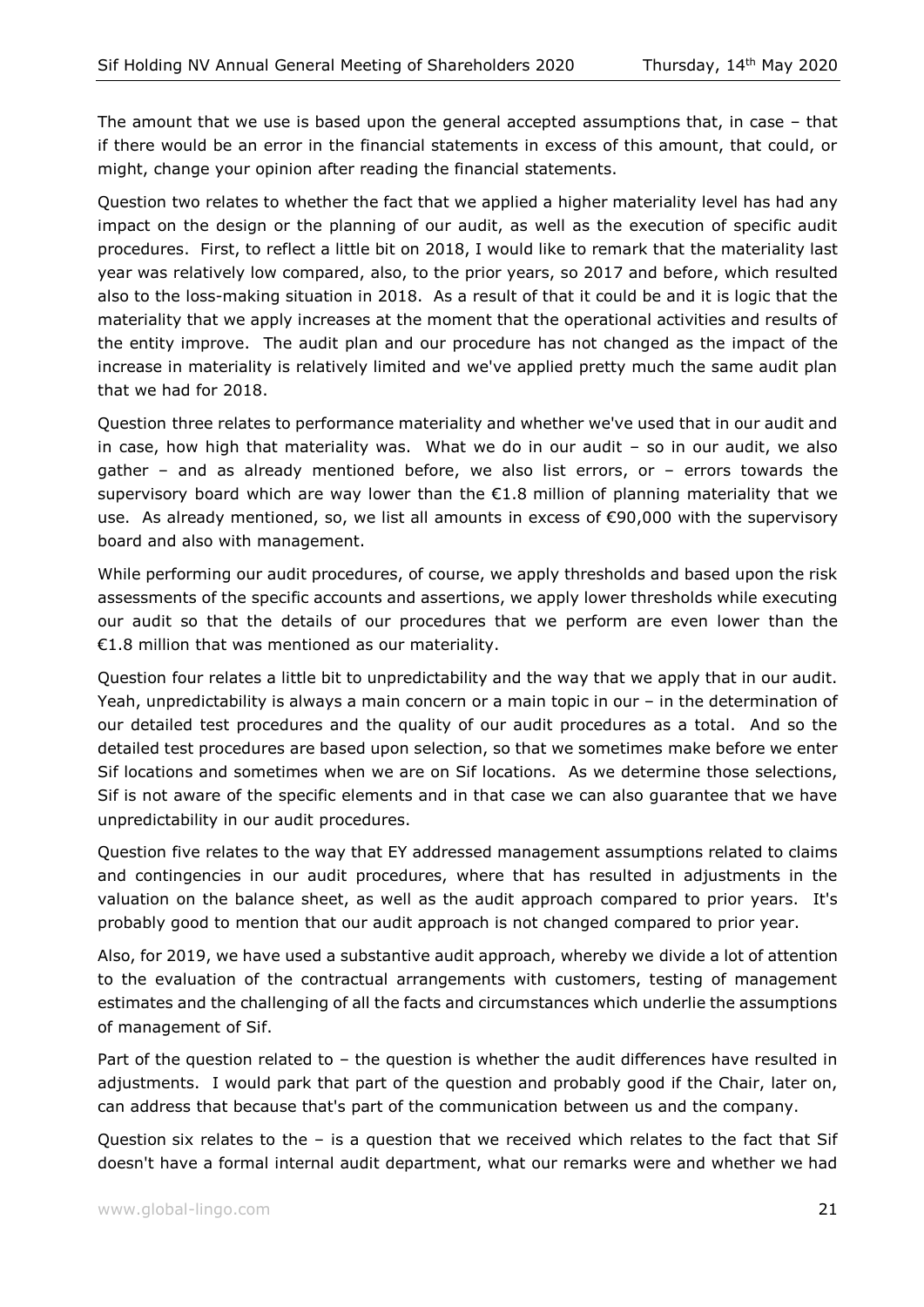any recommendations towards the supervisory and management board on the way that Sif – the lack of the internal audit department is compensated.

My answer here would be that the question is related to the management and the content of the management, as well as our audit report, whereby we have included some remarks – some improvements, or recommendations, towards management and the supervisory board that those will be addressed to the supervisory board and the management board as such.

What I have done, as external audit, I have an unshared responsibility for the object of the audit and the conclusion thereon. As such, also in the case that if there would have been an internal audit department in place at Sif, I personally would have made sure that we have – would have done sufficient audit procedures in order to base my opinion on. Based on the – based upon the business activities and the projects of Sif, we always would have performed sufficient and detailed substantive test procedures in order to assess the estimates and assumptions of management.

And André, you mentioned six questions, I have a seventh here also.

**André Goedée:** Yeah, I do too.

**Mark-Jan Moolenaar:** Okay, great, then I will also address that one. The seventh question relates to – again also to the lack of the internal audit function, as such, within Sif and whether that had any impact on our audit procedures over 2019 and whether that could be quantified in time and in additional activities. I'm probably repeating myself a little bit because, also, as already mentioned, in all cases – so if Sif would have an internal audit or would not have had an internal audit department, we would, in all situations, perform detailed, substantive test procedures with regard to the estimates and assumptions of management, especially in light of the business activities and the projects of Sif, so that would not have that much impact.

**André Goedée:** Alright Mark-Jan, thank you very much. Operator, could we check if there are any other questions from our audience on the financial statements and the auditor report, other than the questions we have just answered?

**Operator:** Thank you. As a quick reminder, if you would like to ask a question, press star one. We have, currently, no questions coming through.

**André Goedée:** Alright, thank you very much, Operator. The financial statements 2019 are included in the annual report 2019, as published on the Sif website and pursuant to article 30.5 of the company's articles of association, the general meeting of shareholders is now requested to adopt the financial statements and I can inform you of the voting results on the resolution on the adoption of the financial statements 2019.

The number of votes in favour cast via the portal are 18,874,437, which represents 99.98% of the votes. The number of votes against cast via the portal are 451, which represent 0.01%. The number of abstentions cast via the portal are 676 and that also represents 0.01%. There are no votes in favour cast at this meeting, no votes against cast at this meeting, no abstentions cast at this meeting as well and with that being 100% of the votes, I conclude that the resolution is adopted.

We now move to agenda item four, the discharge of the executive board and the supervisory board and the discharge of the members of the executive board on this item relates to the resolution pursuant to article 25.1 of the company's articles of association to discharge the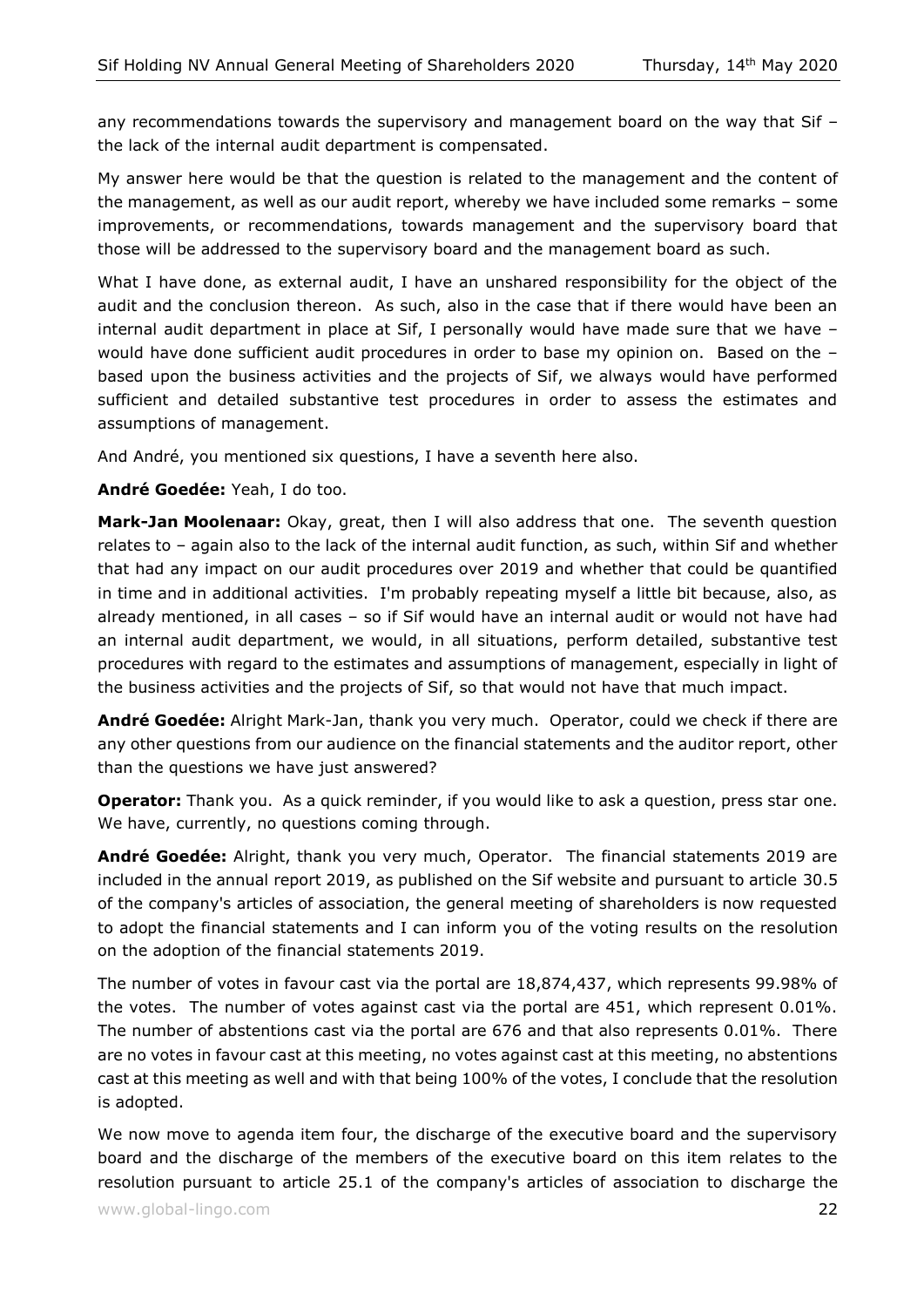members of the executive board for the liability for their management in the year 2019. This discharge from liability relates to the management conducted for, as far as known, from the annual report 2019 and other information made available to the general meeting of shareholders.

Operator, could you see whether there are any questions with regard to the discharge of the members of the executive board?

**Operator:** We have no questions coming through.

**André Goedée:** Alright, then I can inform the audience of the voting results of the resolution to discharge the members of the executive board of Sif from liability for their management in the 2019 financial year. The number of votes in favour cast via the portal are 18,873,447, which represents 99.99% of the votes and the number of votes against cast via the portal are 2,117, which represents 0.01%.

Are we still there?

**Operator:** Yes, you may continue.

**André Goedée:** Can we continue, Operator?

**Fred van Beers:** Yeah, he said please continue.

**Operator:** Yes, please continue.

**André Goedée:** The number of abstentions – thank you very much – the number of abstentions cast via the portal are zero. The number of votes – and there are no votes favour – in favour cast at this meeting, no votes against cast at this meeting and there are no abstentions cast at this meeting. Totalling 100%, the resolution is herewith adopted and we move to agenda item 4B, which is the discharge of the supervisory board.

This agenda item relates to the resolution pursuant to article 25.1 of the company's articles of association, to discharge the members of the supervisory board from liability for their supervision in the 2019 financial year. This discharge from liability relates to the supervision conducted for as far as known from the annual report 2019 and other information made available to the general meeting of shareholders.

Operator, can I ask you to see if there are any questions on the discharge of the members of the supervisory board?

**Operator:** Thank you. We have no questions coming through.

**André Goedée:** Thank you. I can inform you of the voting results on the resolution to discharge the members of the supervisory board of Sif from liability for their supervision in the 2019 financial year. The number of votes in favour cast via the portal at 18,873,447, which is 99.99% of the votes. The number of votes against cast via the portal are 2,117, which represents 0.01%. There are no abstentions cast via the portal, there are no votes in favour cast at this meeting and no votes against cast at this meeting. Together – and there's no abstentions as well – and together, that represents 100% of the votes and I conclude that the resolution is herewith adopted.

We move on to agenda item five, which concerns an appointment of a member of the supervisory board, the next business is the appointment of a member of the supervisory board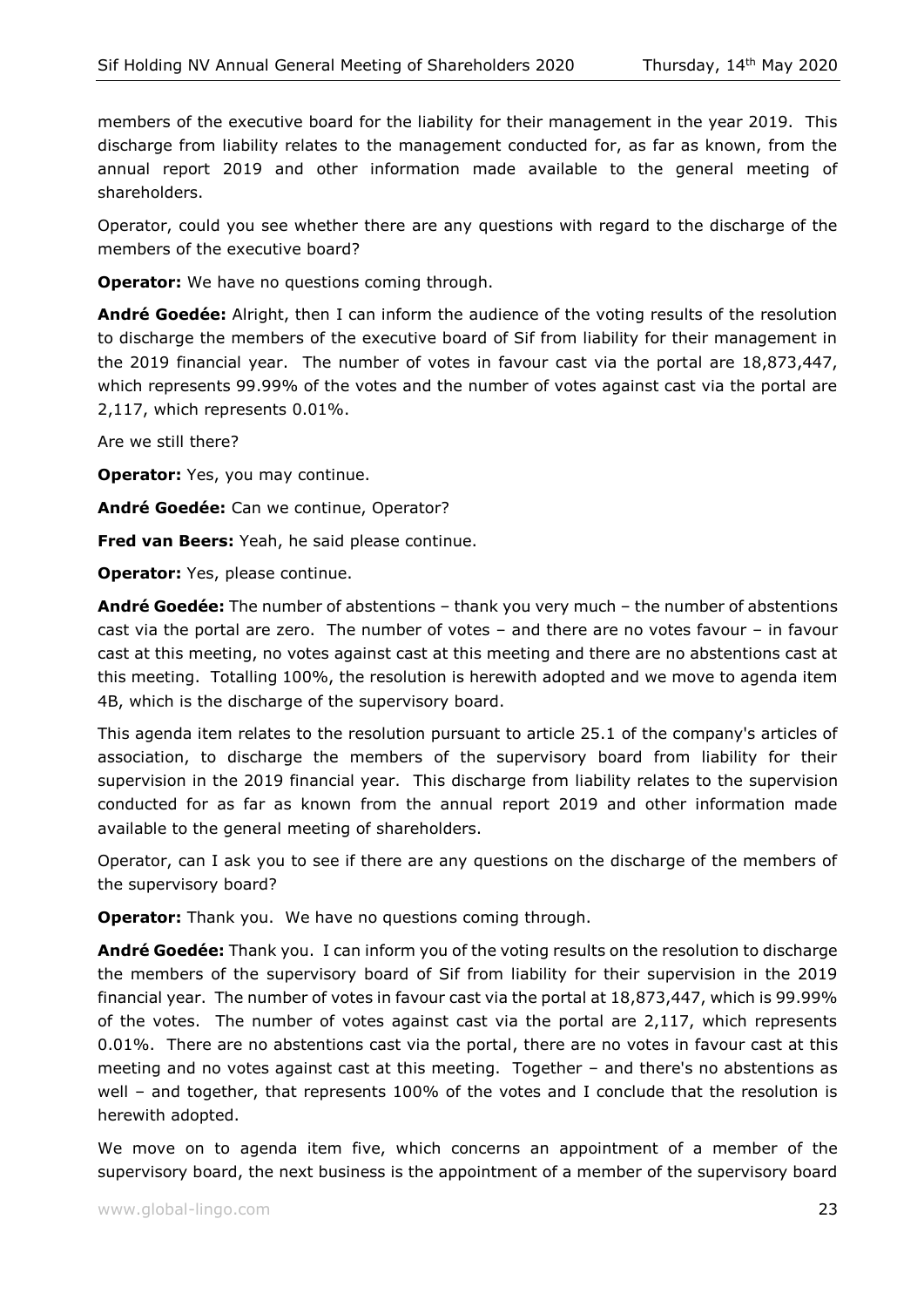and in accordance with the rotation schedule, Peter Gerretse will step down on the close of this meeting. Peter Gerretse was born in 1955 and has Dutch nationality. He was appointed member of the supervisory board of Sif in 2016 and his first four-year term of office ends today. Peter Gerretse has stated that he wishes to be considered for reappointment. Peter Gerretse has relative and relevant expertise and experience in international business-to-business, project management, industrial production and production automation. Peter Gerretse was appointed member of the supervisory board of Vanderlande Industries BV in 2017. He was formerly a member of the supervisory board of Aeronamic Holding from 2010–2017. Peter Gerretse worked at Vanderlande Industries from 1995–2013, most recently as President and CEO. Peter Gerretse held various positions at Fokker Aircraft before Vanderlande Industries and Peter Gerretse studied aerospace engineering at Delft University of Technology. Peter Gerretse does not hold any shares in Sif Holding NV and he received an annual fixed remuneration of €45,000, exclusive of travel and accommodation expenses.

The Sif works council and the general meeting of shareholders are not exercising their right of recommendation for the vacancy that arises on Peter Gerretse's stepping down. The supervisory board nominates Peter Gerretse for reappointment to the supervisory board of Sif Holding NV. I establish that no declarations of objection against the candidature of Peter Gerretse have been issued and I have to add that the supervisory board is very pleased with the very professional and experience contribution of Peter in the past four years.

Peter, before I turn to other questions, we have received one question that specifically asks you to tell us why you would like to be reappointed and what your experience in the past four years with Sif has been that provides you the additional motivation to continue.

**Peter Gerretse:** Okay. Mainly, when I was asked to join the supervisory board of Sif in the autumn of 2015, I started with visiting the facility in Roermond and having several discussions within the company and I was really impressed, not only by the huge products but especially by the specialist knowledge and the long-term experience of this company but also by the hands-on, results-oriented, family type of culture and the fact that the company is operating in a developing field of offshore wind was an additional motivation. But you only want to join a supervisory board if you have something to add, if you have an experience which is helpful in controlling or assisting the company and I thought and I still think that I have experience which can be of value to Sif and I see a great future for Sif in her markets. We all know that we have had our challenges the last few years, due to external and internal reasons but I honestly believe that, with the current management, we are on the right track with the company and that we are still in an attractive market, although we cannot completely foresee the medium-term effects of the corona crisis; nobody can. But for the long term, I have a lot of confidence in this market and especially of Sif's position in this market. And based on that, I would be very happy to continue as a member of the supervisory board for the coming years.

**André Goedée:** Thank you very much Peter. Operator, I would like to hear if there are any specific questions on the appointment, or the reappointment, of Peter Gerretse.

**Operator:** Thank you. We have no questions coming through.

**André Goedée:** Alright. Then I can inform you of the voting results for this resolution to reappoint Peter Gerretse as a member of the supervisory board for a four-year period. The number of votes in favour cast via the portal are 18,679,956, which represents 99% of the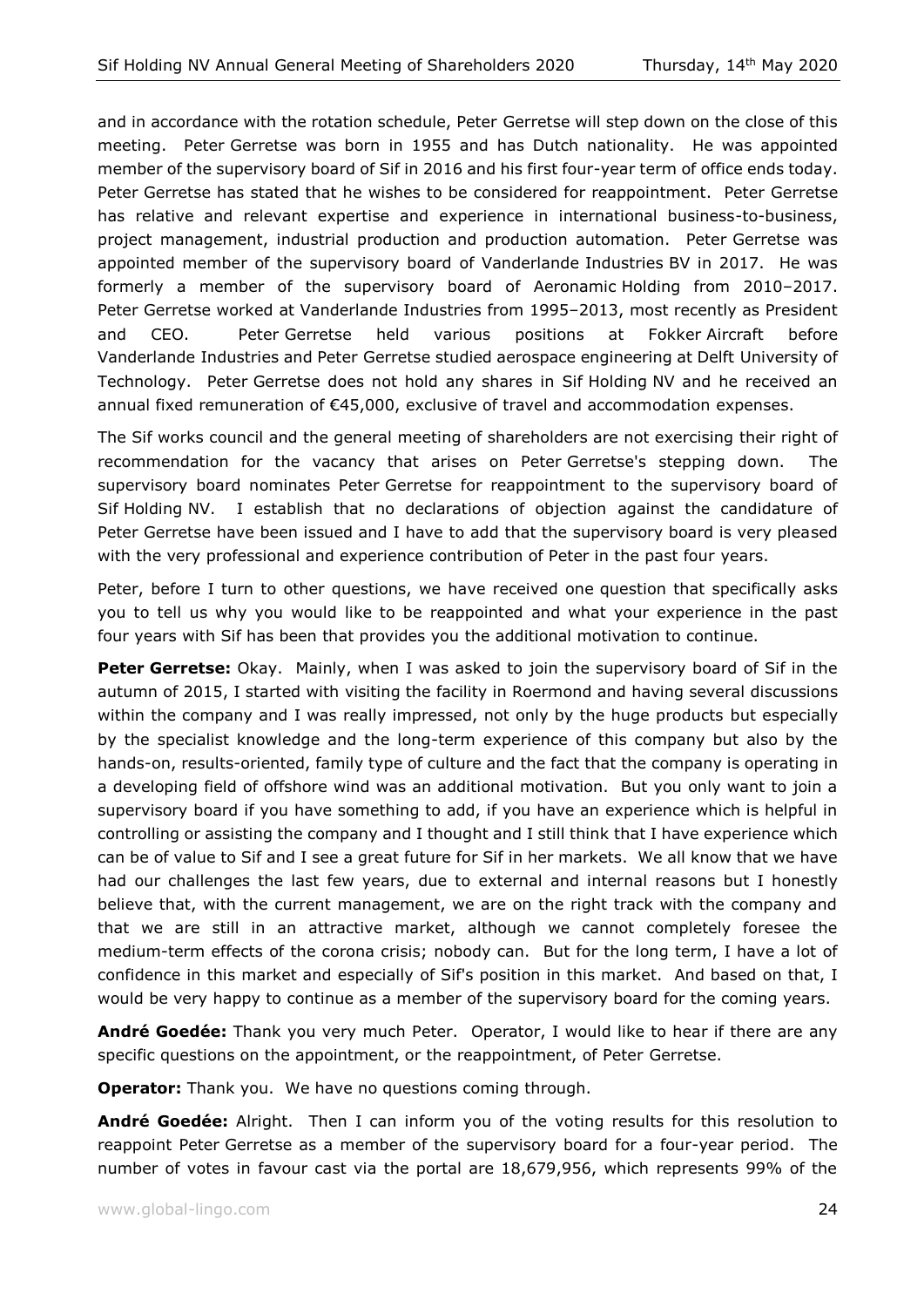votes. The number of votes against cast via the portal are 195,608, which represents 1%. The number of abstentions cast via the portal are zero. There are no votes in favour cast at this meeting, no votes against cast at this meeting and no abstentions cast at this meeting. Altogether, this represents 100% of the votes and I conclude that this resolution is adopted. Peter, congratulations –

Peter Gerretse: Thank you very much.

**André Goedée:** – on your reappointment and we're very happy with the fact that you can continue for another four years.

We would now like to move on to the next agenda item: the appointment of the auditor of the company and the adoption of the resolution for the appointment of the auditor for the year – for the period 2020 up and including 2022. The supervisory board proposes, on the recommendation of its audit committee, that Ernst & Young Accountants LLP, named EY, be appointed external auditor of the company and to entrust EY with the audit of the annual report and the financial statements for the years 2020, 2021 and 2022. This proposal followed an evaluation of the services provided by and the performance of EY in previous audits, which yielded a favourable outcome. It is proposed that the current appointment of EY be extended for a three-year period to provide for continuity and consistency in the services provided for the external audit and with due regard for the effectiveness and the efficiency of audits in previous years, as well as for the amounts of the audit fees and the reliability of the officers. EY was appointed external auditor of Sif in 2007 and of Sif Holding NV at the time of the IPO in 2016. Mark-Jan Moolenaar bore the ultimate responsibility for the audits in previous years on behalf of EY but he will be replaced by René Frentz and if he is on the call, which I have not checked at the beginning, for which I apologise, René is pleased to introduce himself. Is that a possibility, René?

**René Frentz:** Yeah, yes, good morning all, it's René Frentz. I am also on the call. Yeah, just a brief introduction: Audit Partner, Ernst & Young in the Netherlands, within audit for almost 20 years now, also active in the international audit practice, working with listed clients and also let's say I have been asked to take over the responsibility of Mark-Jan.

**André Goedée:** Alright, thank you very much.

**René Frentz:** You're welcome.

**André Goedée:** The cooperation with Mark-Jan over the years has been very professional and agreeable. We, as supervisory board – we – and looking at the respect we have for each other's position, always arrived at a satisfactory audit that, in turn, resulted in an unqualified opinion and I have to say that  $-$  I say this also on behalf of the executive management and the supervisory board, that we are very grateful to Mark-Jan for his services and wish him every success with his following assignments, outside Sif.

Mark-Jan, thank you very much for our very pleasant cooperation, professional. We wish you all the best in your next steps in your career.

**Fred van Beers:** Here, here.

**Mark-Jan Moolenaar:** Thanks for the nice words, André.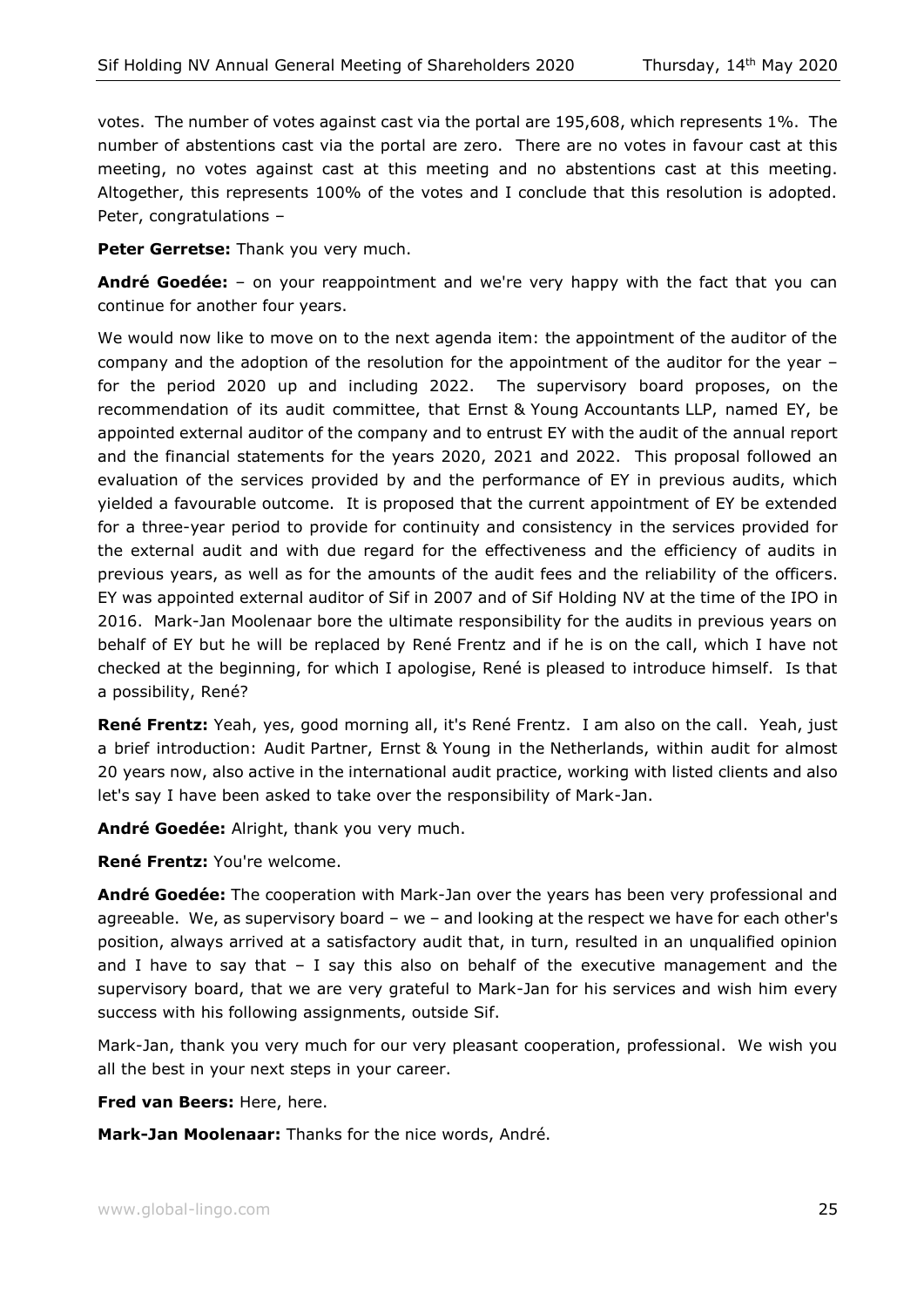**André Goedée:** Operator, could you tell us if there are any questions on the reappointment of the auditor?

**Operator:** We have no questions coming through.

**André Goedée:** Thank you very much, then I can inform you of the voting results on the resolution for the appointment of EY as the auditor for the years 2020, 2021 and 2022. The number of votes in favour cast via the portal are 18,503,940, which represents 98%. The number of votes against cast via the portal are 371,624, which is representing 2% of the votes. There are no abstentions cast via the portal, there are no votes in favour cast at the meeting, no votes against cast at the meeting and no abstentions cast at the meeting and together, this all represents 100%, which gives me reason to conclude that the resolution is adopted and EY is appointed auditor of Sif Holding for the years 2020, 2021 and 2022. And René, we look forward to our future cooperation.

**René Frentz:** Thank you, same here.

**André Goedée:** Moving on to agenda item seven, which is the adoption of the remuneration policy, the next business is the adoption of the remuneration policy for the members of the executive board and the supervisory board of Sif Holding NV and the chair of the remuneration committee, Peter Gerretse, will introduce this item right now after I give him the floor, Peter?

**Peter Gerretse:** Yeah. The current remuneration policy dates from Sif's IPO in 2016. In 2017, this remuneration policy was supplemented with a long-term incentive plan for members of the executive board. The supervisory board, with its remuneration committee, proposed to replace this plan with a remuneration policy that is based on the prevailing policy, which is brought in line with the provisions of the new Shareholder Rights Directive, as implemented in Dutch law. The works council was requested to give its opinion on the proposed remuneration policy, which it rendered on 19<sup>th</sup> March 2020. This opinion is published in the documents for this meeting.

The opinion was positive, with two conditions and two recommendations. The supervisory board has agreed to the conditions, which is read as follows. One is that the works council will be kept informed on the benchmark studies, as these will be performed from 2020 onwards and secondly, that any performance criteria communicated in the future, proactively or otherwise, will be shared with the works council.

The works council also made two recommendations. The first one is to ensure that the pay ratio does not exceed the current level and keep this within the bandwidth of 6.8–8.9, as prevailing in the 2017–2019 period. The supervisory board does not regard the pay ratio range proposed by the works council as a provision that belongs in a policy. The policy prescribes that there must be alignment between the remuneration of the executive board and the workforce. Describing this alignment in a pay ratio spread in a policy could have an undesirable impact on future decisions, for example when setting remuneration in line with the market for the purposes of the appointment or retention of members of the executive board. We are of the opinion that the works council range is a reasonable spread for the current structure, certainly when bearing in mind that the Sif pay ratio has remained well within this range for many years. Therefore, applying this spread is not a problem at present. However, we will certainly enter into discussion with the works council should there be a range to abandon this range at some time in the future. Consequently, we regard this spread as reasonable in the current conditions and market dynamics and we will follow it without prescribing this in a policy.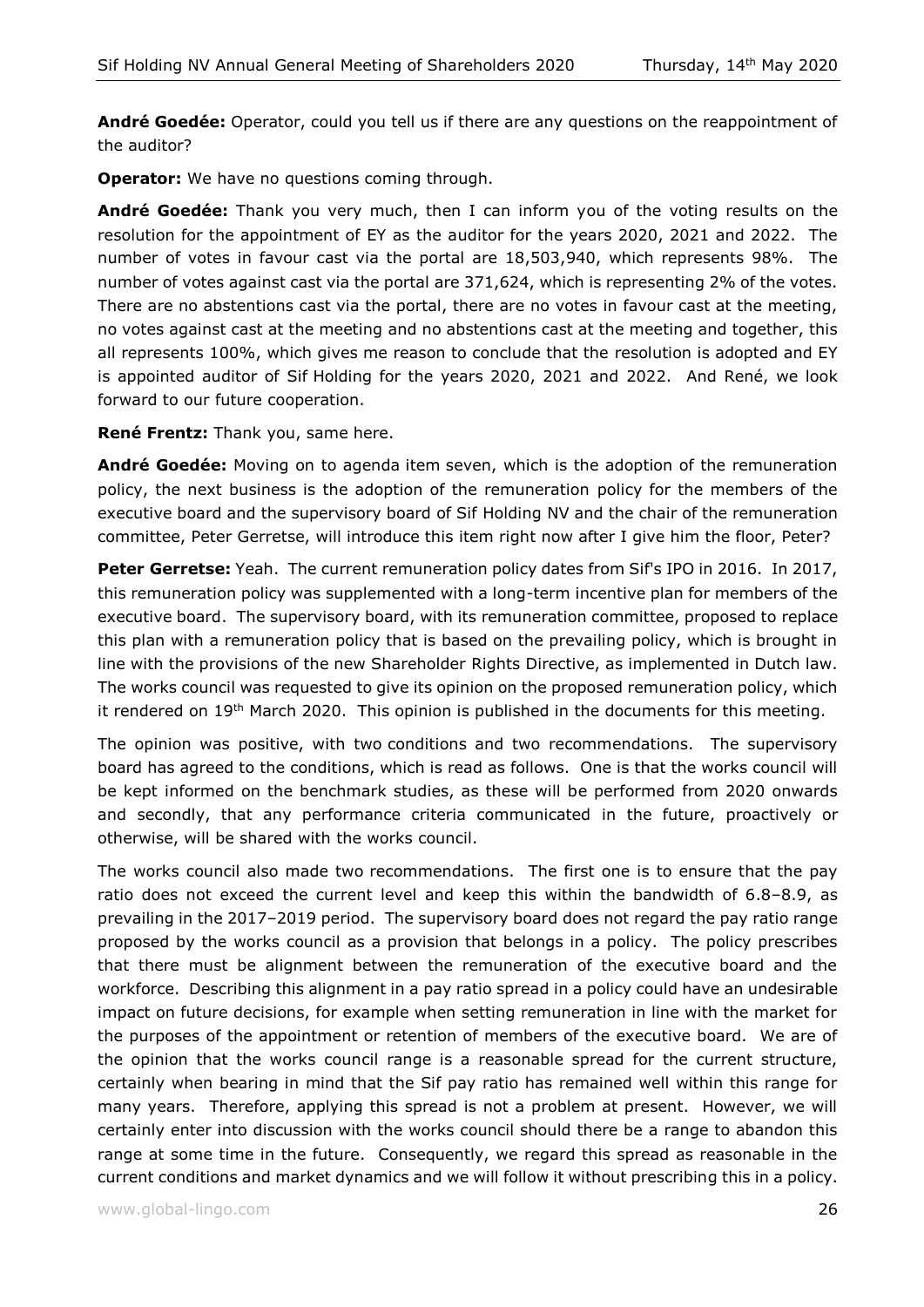The second recommendation is to maintain a balance between short-term and long-term remuneration that tips toward long-term remuneration. At the moment the long-term incentive is 20% of basic salary on award. This is in line with the smaller listed company market. Whether this incentive is also 20% of the basic salary at the time of payment depends on price development and we will certainly examine this recommendation, although its inclusion in the policy is complicated by an uncertainty in the longer-term remuneration at the time of payment. Consequently, the text you have received is identical with the text submitted to the works council and on which the works council rendered its positive opinion. The supervisory board accepts the works council conditions and takes heed of their recommendations, although these will primarily be reflected in the annual remuneration reports. These are also placed on an agenda of the future annual general meeting of shareholders.

**André Goedée:** Okay, Peter, we have received a number of questions on this agenda item seven. These are questions introduced by the Dutch Association of Shareholders. Peter, could I ask you to read these questions in English and then provide us with your answer?

**Peter Gerretse:** Okay, there are five questions of the VEB concerning the remuneration policy and I will take the liberty to combine the first three questions. The first one, question 24: 'Within the remuneration policy, the short-term incentive is, for 60%, dependent on the achievement of the following criteria: contribution, EBIT and result of capital employed. Are there any other financial criteria that supervisory boards may use in the future and when will the supervisory board communicate these other criteria?'

Question 25 is: 'What are the personal targets for the executive board for the year 2020?' And question 26: 'Will Sif comply with the requirements of the new shareholder directive and as a result, communicate individual financial and non-financial targets and results for the executive board?'

My answer is the following: first of all, the financial targets, as mentioned in the policy, are the most important ones but of course, we may add other targets in a specific year, like net debt or working capital. However, as mentioned before, we will, at this moment, not disclose individual targets and results because we think it's not in the interests of the company to disclose commercial and strategically-important information, taking into account that we are mainly active in the wind power foundation industry, with a very small number of competitors and in this small market, we are the only one – the only listed company. However, we understand the background of your questions [inaudible].

Then I go to question 27: 'The emphasis within our remuneration policy should be on the long-term incentive. However, within Sif the emphasis is more on the short-term incentive. Please explain why the supervisory board has chosen for this relationship between short-term and long-term incentive. And secondly, the works council has advised to change this relationship in favour of the long-term incentive; what intends the supervisory board to do with this advice? And thirdly, will the supervisory board confirm that in the next revision of the remuneration policy, there will be more emphasis on the long-term incentive?'

And my answer is, first of all, one remark: in 2016, the remuneration policy was approved by the shareholders meeting with, at that moment, only a short-term incentive. In 2017, a long-term incentive plan was added to the policy and also approved by the shareholders. Under this new policy, long-term performance shares are awarded with the a vesting and payout date,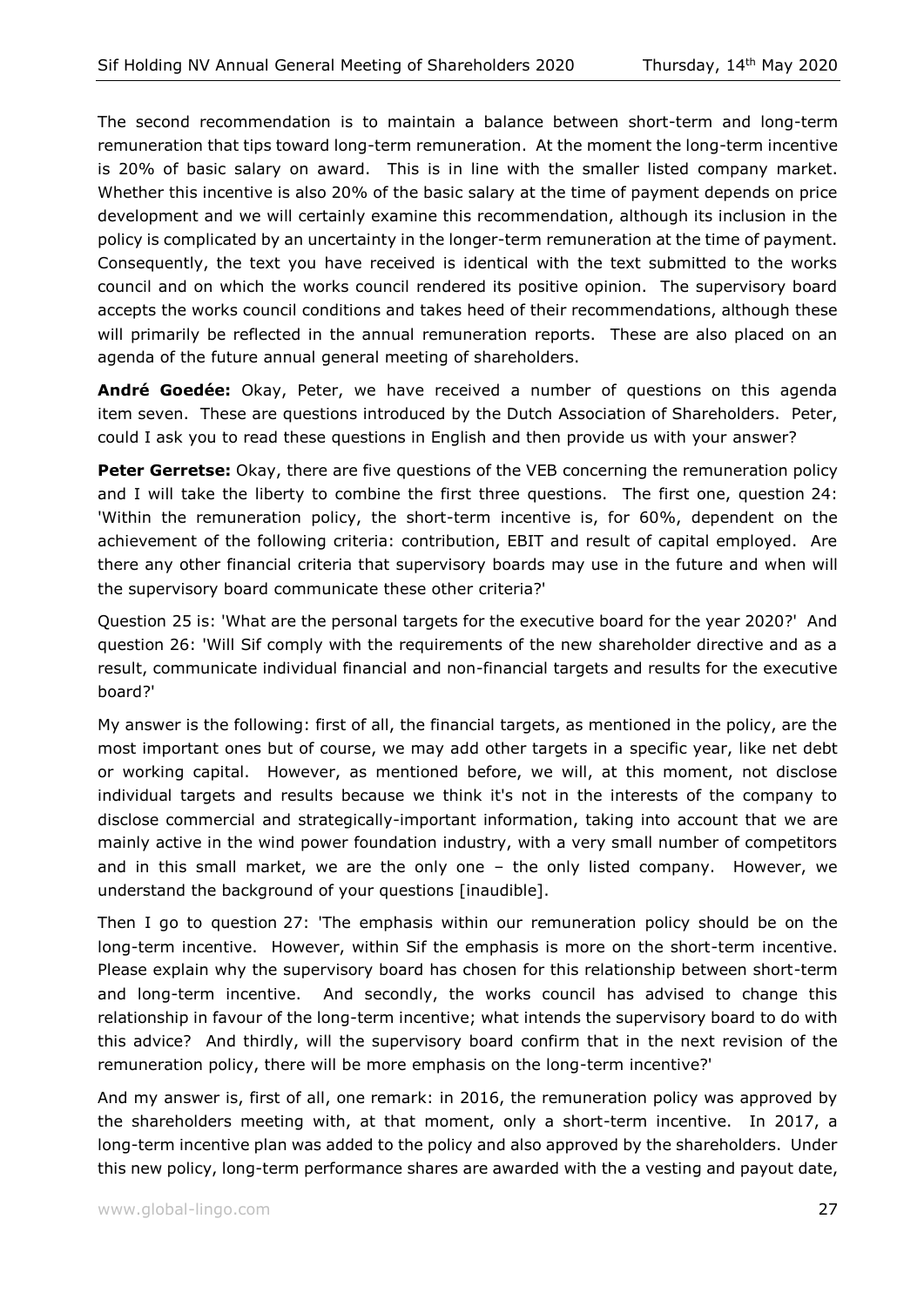although at award date, the long-term incentive represents 20% of basic salary, it may differ at the moment of payout. As a result, the exact relation between short-term and long-term incentives is not yet clear yet.

I'd also like to mention that the relation between short-term and long-term incentives, as mentioned in the current policy was, in 2017, in line with the policies of comparable small listed companies in the Netherlands.

And lastly, the importance of a long-term vision for the company is fully supported by the supervisory board and we will evaluate in coming years if we should adjust the remuneration policy concerning the relationship between short-term and long-term incentives, taking into account your remarks, as I said before, and also taking into account the recommendation of the works council.

And on – yes, the last question is question 28, which concerns, also, the long-term incentive policy: 'The long-term incentive policy uses performance share units, a sort of phantom shares, which will be paid out at the end of the performance period in cash. Please explain why the supervisory board has chosen to use PS, performance share units, instead of shares?'

And the answer is at the moment the policy allows for an award in shares or in performance share units. We have chosen, until now, for the more straightforward method of performance share units. Within Sif, as a rather small listed company, we like to keep things as simple as possible and at this moment, we do not see any additional advantages of awarding in shares instead of performance share units. André?

**André Goedée:** Alright, Peter, thank you very much. The association of shareholders would like me to read a voting declaration during the meeting. This consists of two items, first of all the Dutch Association of Shareholders mentions that they give a high value to a well-balanced remuneration policy. They think that the balance between the short and the long-term components of the variable pay are – need to be a crucial part of the remuneration policy and in the opinion of the Association of Shareholders, this particular fact is not sufficiently covered by the Sif remuneration policy.

The second remark is the fact that the Association of Shareholders think that there is a disbalance between the variable pay and the interests of shareholders. In short, they consider it important that, when the shareholders have a negative result, that this also applies to the award – the variable award of the management. They also reiterate their preference for an award of Sif shares after three years of performance and also that after award, these shareholders have a lock-up for a number of years.

Having read the statement of the VEB voting resolution, I would like to ask the Operator if there are any specific questions on the remuneration policy in our – coming from our audience.

**Operator:** Thank you. We have no questions coming through.

**André Goedée:** Alright, thank you very much. I wish to remind you that this resolution, in contrast to all other items voted on today, requires a majority of 75% of the votes cast at this meeting to adopt the policy and I can inform you of the voting results for this resolution to adopt the proposed remuneration policy as follows.

The number of votes in favour cast via the portal are 16,024,387, which represents 84.9% of the votes and the number of votes against cast via the portal are 2,851,177, which represents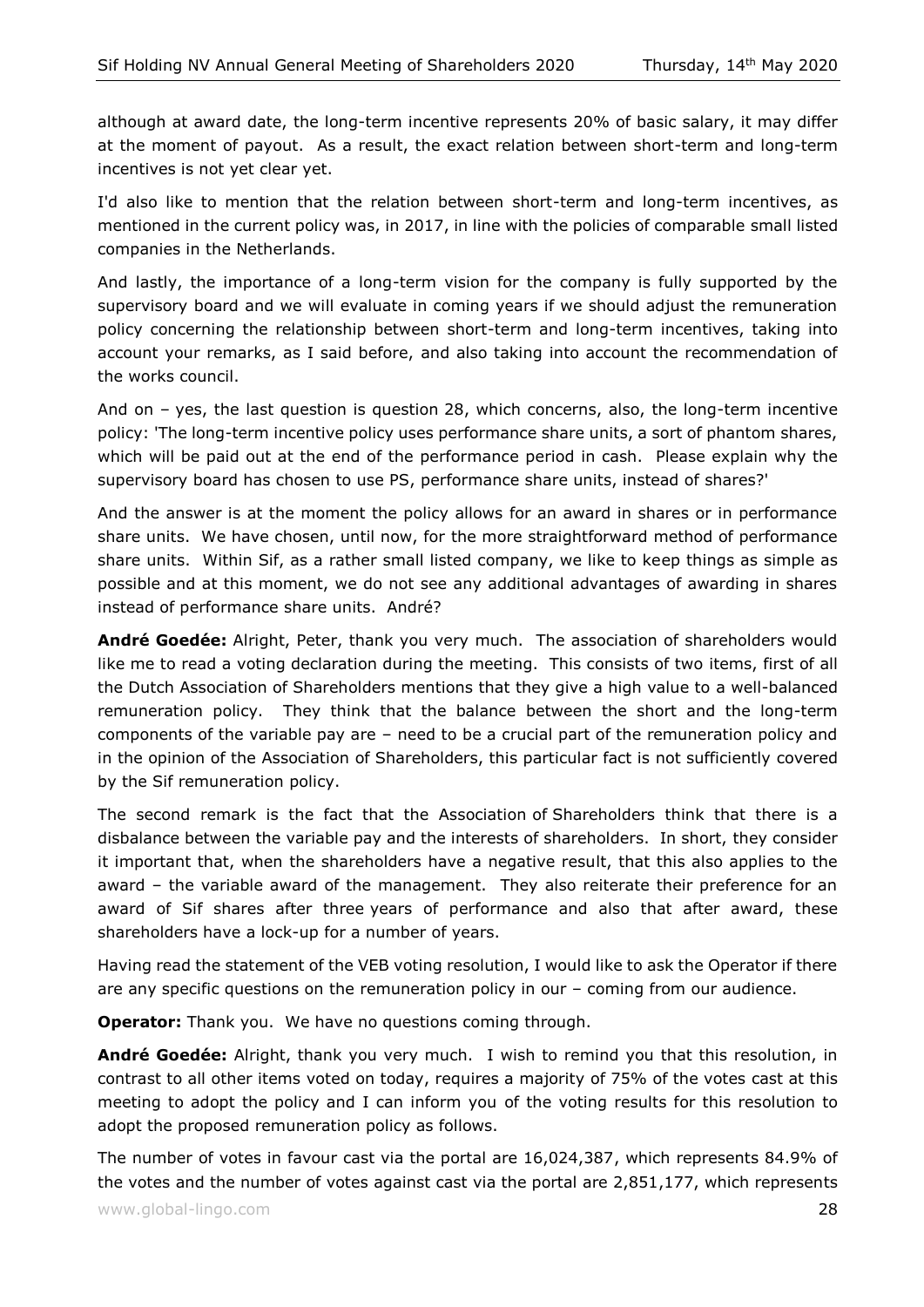15.1% of the votes. There are no abstentions cast via the portal, there are no votes in favour cast at this meeting, no votes against cast at this meeting and no abstentions cast at this meeting. Representing 100% of the votes, I conclude that this resolution is adopted and suggest that we move on to item eight of the agenda.

This deals with the authorisation of the executive board; the next business is the authorisation of the executive board to acquire and issue shares, or rights to subscribe for shares in the capital of the company and to restrict or exclude pre-emptive rights specified in the articles of association. There are two separate subjects. A – agenda item 8A is the authority to acquire shares in the capital of the company. This resolution grants the executive board the authority for the period of 18 months from 14th May 2020 onwards and with the approval of the supervisory board, to acquire shares in the capital of the company, other than for no consideration, including by means of derivatives, stock exchange transactions, private transactions and block trades, etcetera. The authority of the executive board to acquire shares in the capital of the company is subject to a maximum of 10% of the issued and payed-up capital of Sif on  $14<sup>th</sup>$  May 2020 and at a price between the nominal value of the share and 110% of the average closing price on the last five stock exchange trading days prior to the execution of shares in the capital of the company. The resolution replaces the authority of the executive board granted to the executive board on 3rd May 2019.

Operator, could I ask you to see if there are questions on this particular subject on the agenda?

**Operator:** Thank you. We have no questions coming through.

**André Goedée:** Alright, then I can inform you of the voting results on the resolution to grant the authority to acquire shares in the capital of Sif Holding NV and the number of votes in favour cast via the portal are 18,875,111 and this makes my task very easy, because this represents 100% of the votes. There are a number of abstentions cast via the portal, 450, which is close to 0% and the number of votes against cast via portal are three, which also is considered 0%. Reaching 100% of the votes, the resolution is hereby adopted.

I move on with item 8B on the agenda, which is the authority to issue and to grant the right to subscribe for shares. This agenda item relates to the resolution to renew the authority of the executive board to issue shares in the capital of Sif, or to grant rights to subscribe for shares in the capital of Sif for a period of 18 months from  $14<sup>th</sup>$  May 2020 onwards and with approval of the supervisory board. This authority, however, is limited to 5% of the issued and payed-up capital on  $14<sup>th</sup>$  May 2020 and an additional 5% of the issued and payed-up capital on  $14<sup>th</sup>$  of 2020, in connection with acquisitions, mergers, demergers or strategic alliances.

Operator, do we have any questions on this agenda item?

**Operator:** We have no questions coming through.

**André Goedée:** I can inform you then, as a result, that the resolution – on the resolution to renew the authority of the executive board to issue shares or to grant rights to subscribe for shares. The number of votes in favour cast via the portal are 18,870,798, which is 99.97% of the votes and the number of votes against cast via the portal are 4,763, which is 0.3%. There are no abstentions cast via the portal – I'm sorry, there are abstentions cast via the portal and these are three, which is close to 0%. The number of votes in favour cast at the meeting are